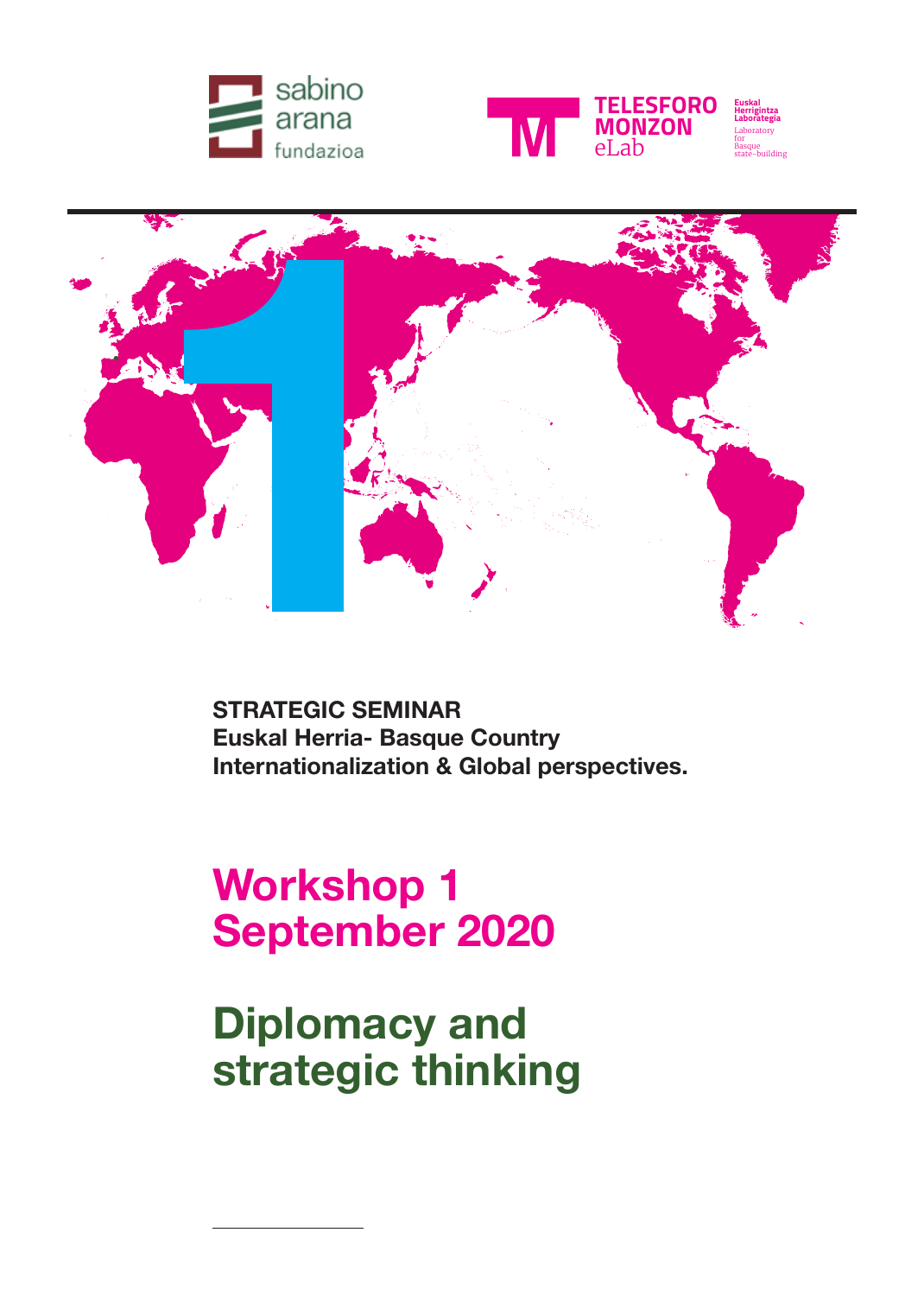



sabino<br>arana<br><sub>tindazioa</sub>

2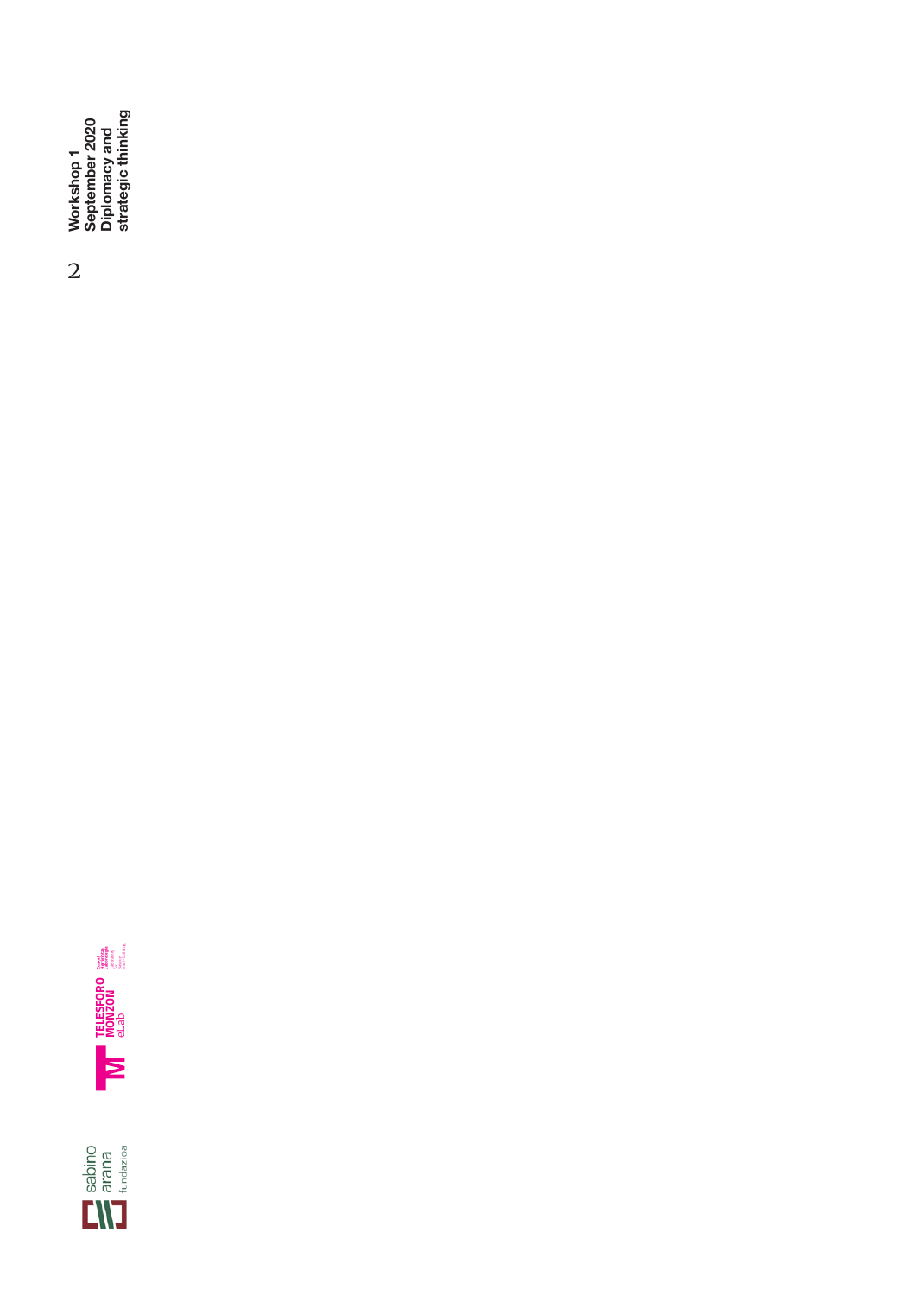# **Summary**

| <b>Objectives</b>                              |    |
|------------------------------------------------|----|
| Presentation                                   |    |
| <b>Speaker</b>                                 | 7  |
| Content                                        |    |
| <b>Main ideas</b><br>shared during the seminar | 25 |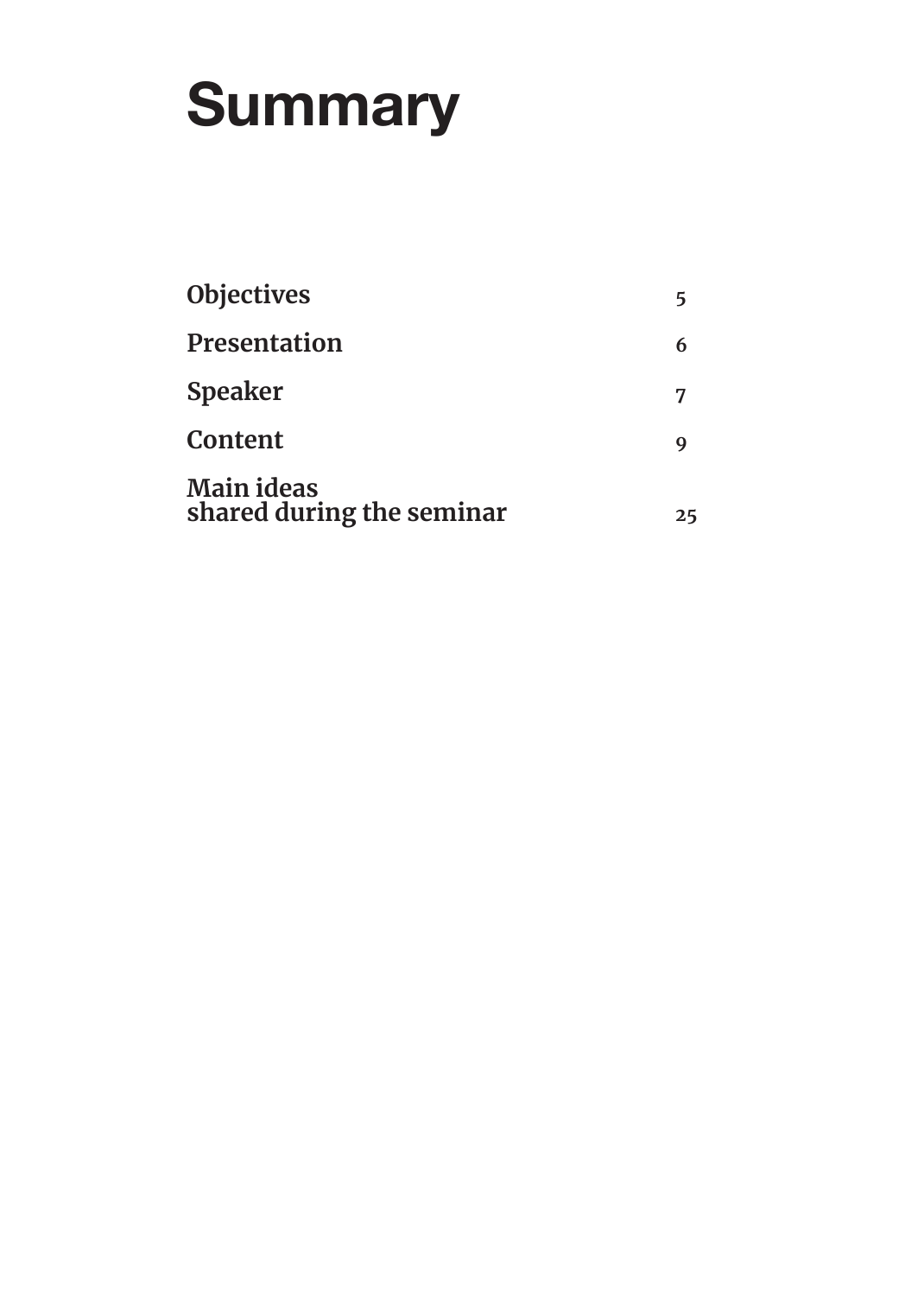



sabino<br>arana<br>arana<br>t<sub>undazioa</sub>

4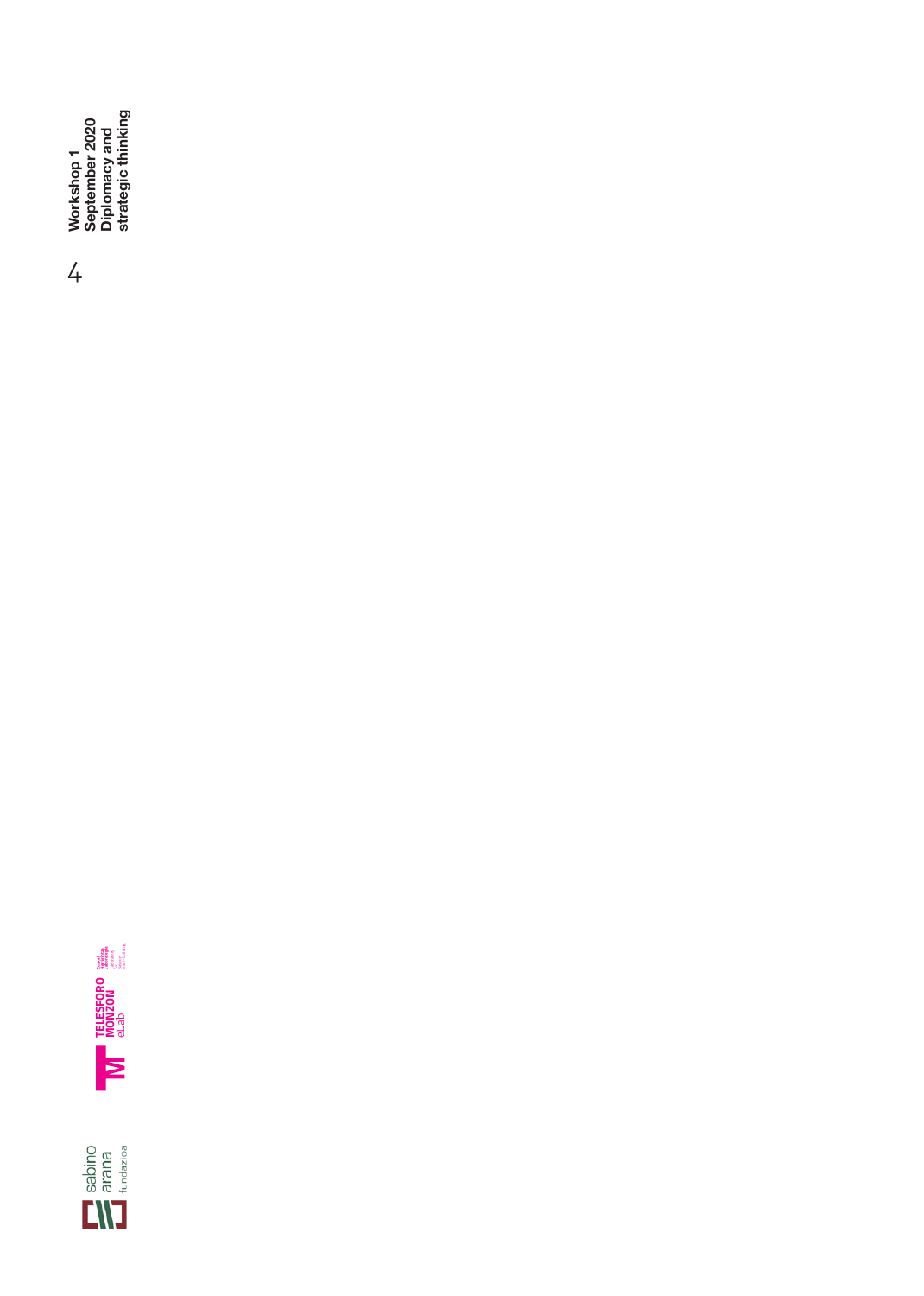**STRATEGIC SEMINAR Euskal Herria- Basque Country Internationalization & Global perspectives.**

# **Objectives**

## **General objective:**

The objective of this Reflection Forum, organized by the Sabino Arana Foundation and the Telesforo Monzón eLab laboratory of ideas, is to debate on the positioning that Euskal Herria needs in the world and the foreign strategy we need to develop for this purpose.

### **Specific objectives:**

To analyze the current international scenario and its possible development.

To identify relevant factors of the evolution and its impact on the Basque Country.

To work on the strategic vision that the Basque Country needs for internationalization in the 21st century.

To analyze the Basque Country's foreign strategy in the international context.

To identify strongness and weakness.

To develop strategic thinking around national interests.

To identify the key issues and territories for the foreign strategy and the interests of Euskal Herria.

To elaborate proposals for the improvement of the foreign activity of Basque institutions in identified areas and regions.

To present policy papers with policy and strategy for organization and external action.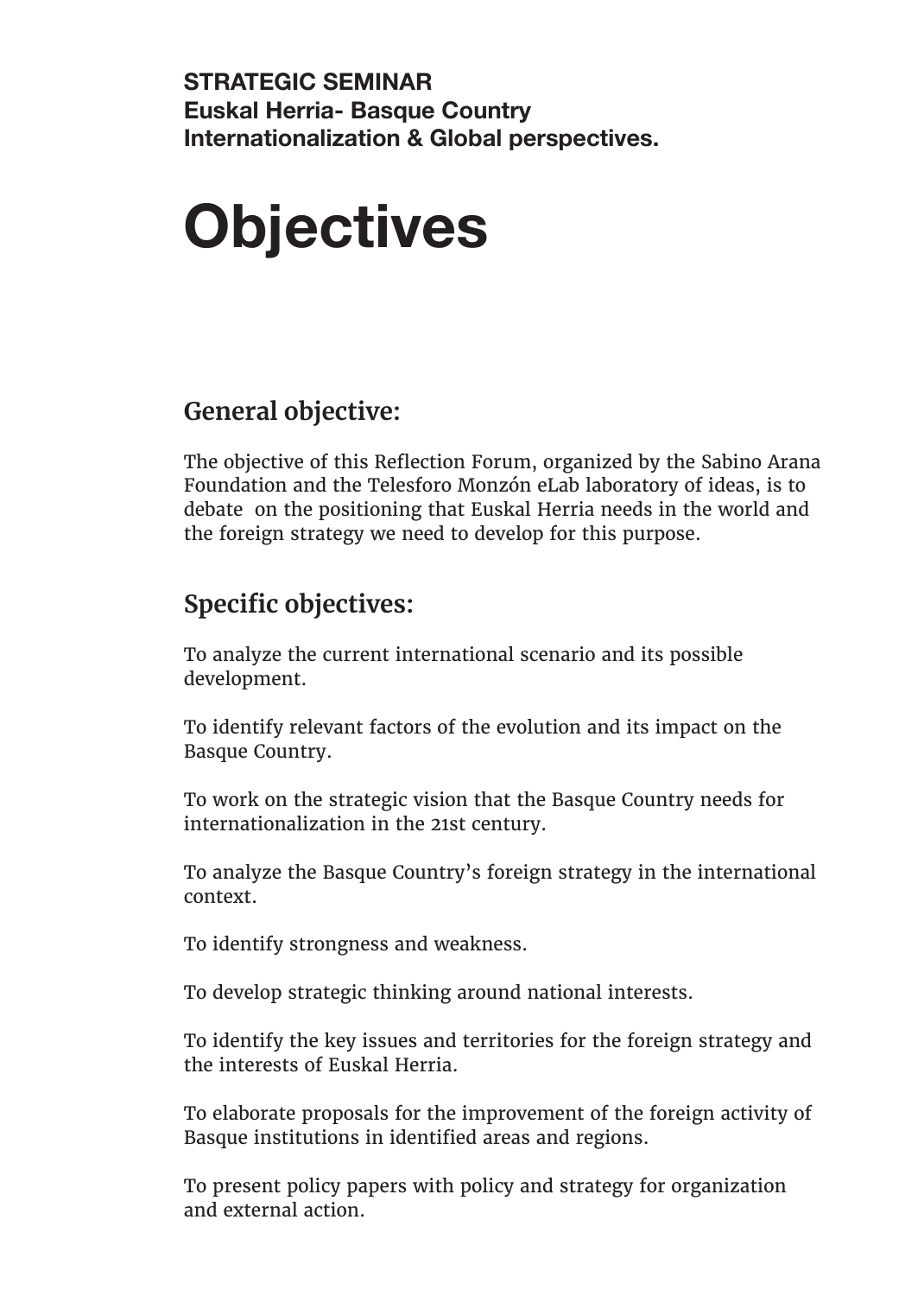6

## **Presentation:**

### **Date: September 2020**

These have been the object of analysis in this seminar: International context and possible evolutions. The position of the Basque Country and its institutions in the international arena. Geopolitics and the Basque Country. The Euro-Atlantic scenario in which the Basque Country is situated (geographical, historical, economic, and its evolution). The concept of 'strategy' in international relations and its application in the Basque Country. Development of diplomacy in theory and practice and current opportunities for Basque institutions. Capacity for strategic thinking and the tools of modern diplomacy in the Basque Country.

### **Chatman House Rules**

Sessions were conducted under the Chatman House Rules. When a meeting or part of a meeting is conducted under Chatman House Rules, participants may use and disclose the information received, but not the identity of the provider or any other participant.

More info: https://www.chathamhouse.org/chatham-house-rule



sabino<br>arana<br><sub>fundazioa</sub>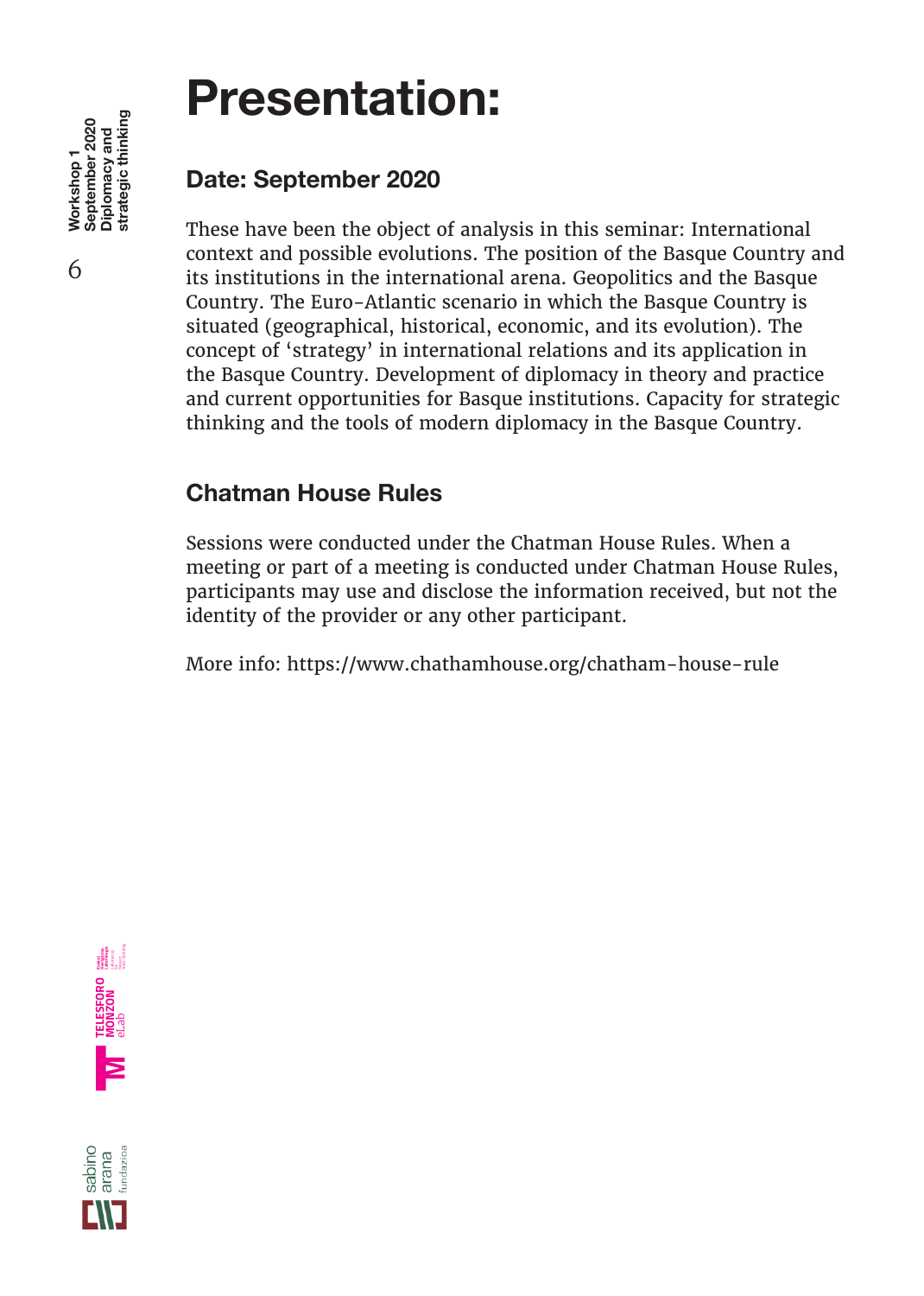# **Speaker:**

#### **Shaun Riordan**

(https://twitter.com/shaun\_riordan)

Shaun Riordan is an independent geopolitical analyst, Shaun has over 10 years experience of advising governments and companies on the development of diplomatic strategies to manage geopolitical risk. Prior to this, Shaun spent 16 years in the British Diplomatic Service with postings to New York, Beijing and Madrid as well as stints in the Counter-Terrorism and Balkans Departments of the Foreign Office. With a Masters Degree in Philosophy from Cambridge University, Shaun has taught in the Diplomatic Academy in Armenia and in the Madrid Financial Markets Institute. He is the author of The New Diplomacy (Polity 2003) andCyber diplomacy (Polity, 2020). He is co-author of Futures for Diplomacy: Integrative Diplomacy in the 21st Century (Clingendael 2012) and the Clingendael Policy Brief "Whither Foreign Ministries?". Most recently he has written the Clingendael Policy Brief



on Business Diplomacy and co-edited the special edition of the Hague Journal of Diplomacy on the same subject. He also collaborates with the Centre of Economic Diplomacy at Wuhan University and is a consultant with Geolab at the University of Deusto in Bilbao.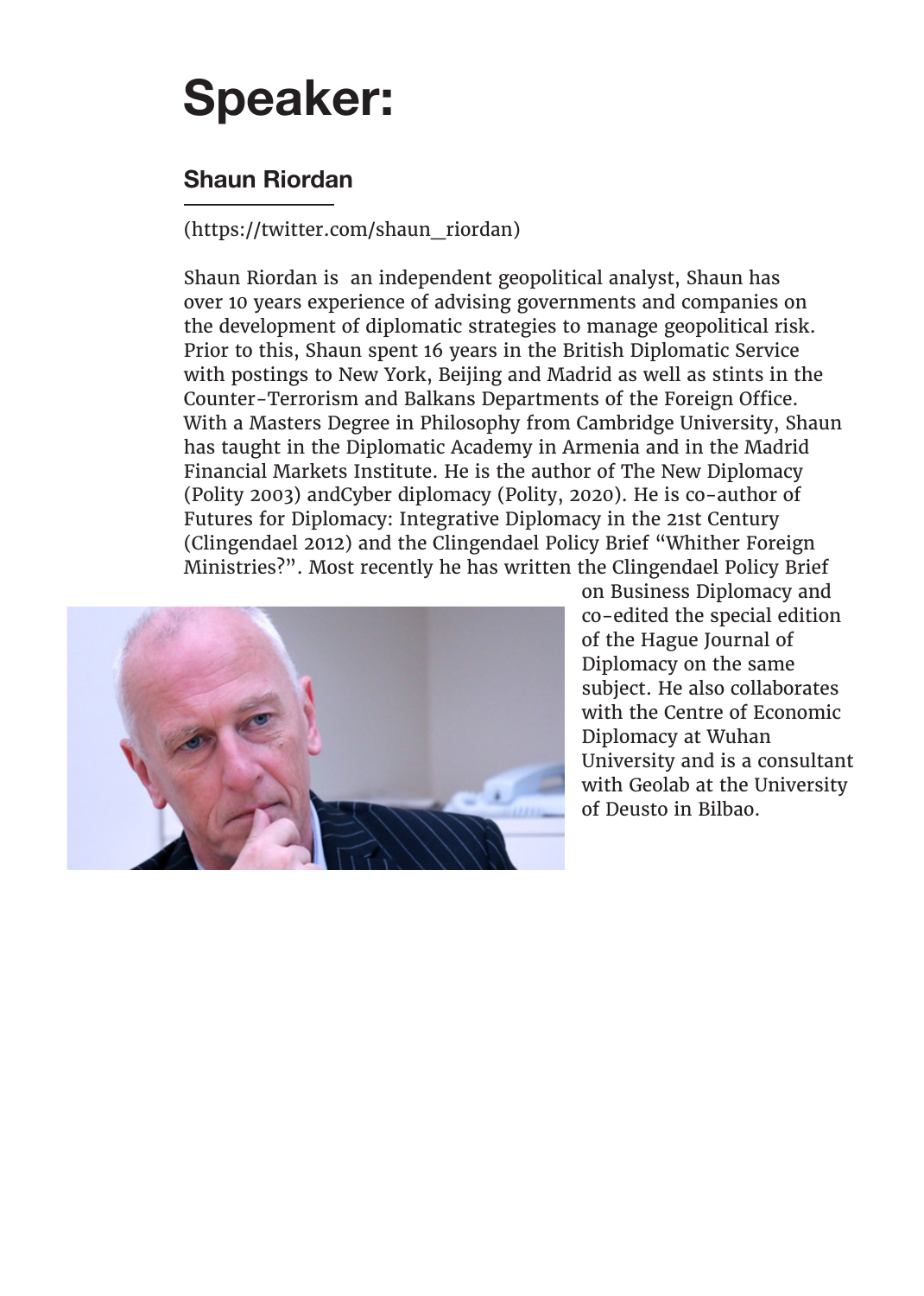

**TELESFORO MONZON** eLab

**Euskal**<br>Herrigina<br>Laboratory for Laborategia<br>Basque state-building<br>state-building



- 8
- 
-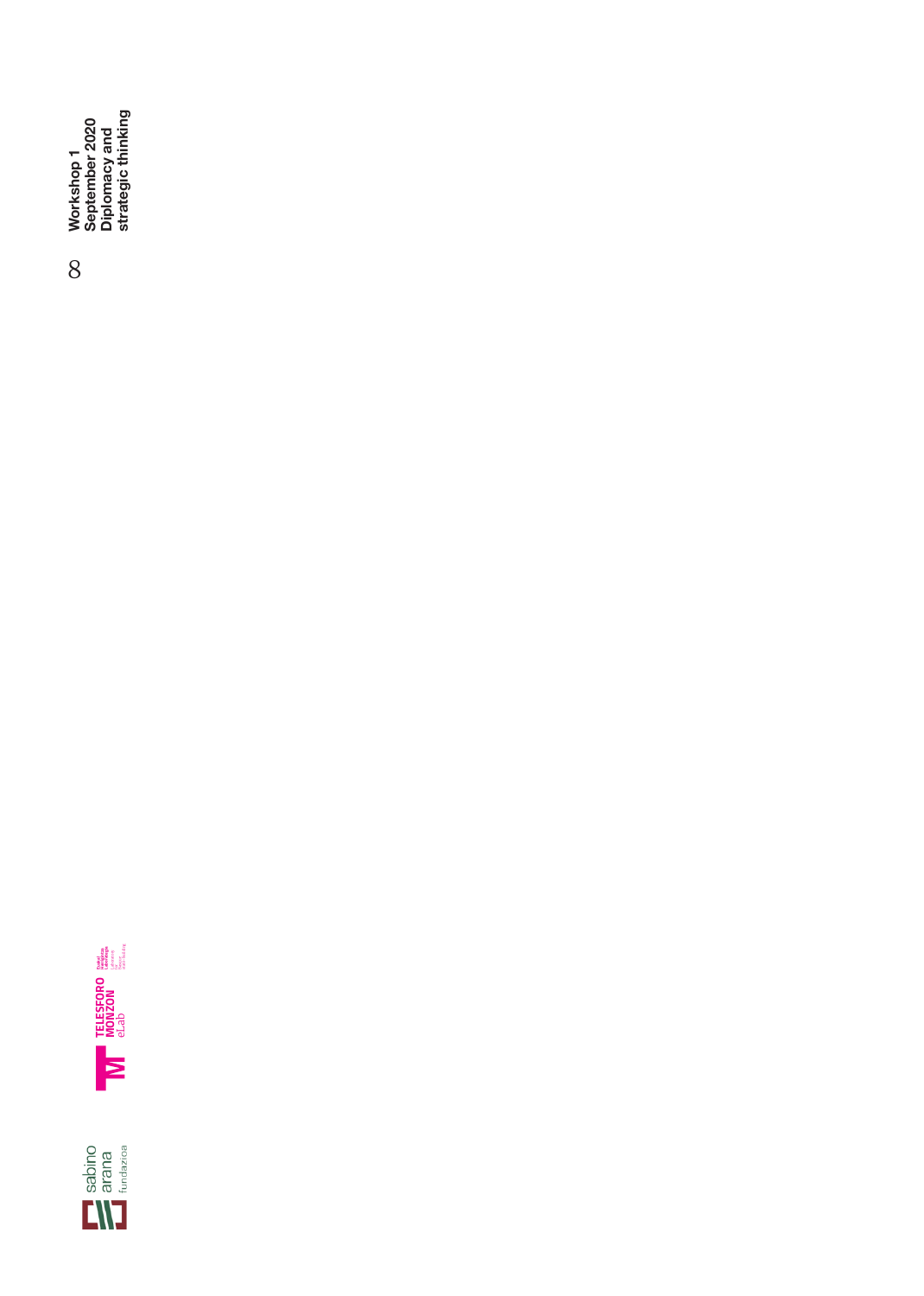#### **Workshop 1 September 2020**

### **Diplomacy and strategic thinking**

#### **Executive Summary**

The international political and economic environment is volatile and unpredictable. The COVID-19 outbreak has accelerated and exaggerated pre-existing trends in the global economy and geopolitics. New technologies, both digital and AI, have further complicated the scene. Cyberspace offers a new domain in which states can advance their interests and undermine their rivals. Neither the EU nor the Spanish state have shown the agility of thought or action to function well in this environment. But the complexity and flexibility of the new international environment offers opportunities to non-recognised states like Euskadi.

To function successfully in this international environment, Euskadi must develop its own Grand Strategy. A Grand Strategy is a narrative a country tells about itself in the future. To construct a state, Euskadi must construct a narrative about itself. This narrative will include where Euskadi is in the world, where it wants to be and how it is going to get there. It must also include Euskadi´s values and, crucially, what Euskadi can offer the world. In cocktail parties, no-one listens to some-one who talks only about themselves. It is the same in international relations. A country gains influence, as opposed to sympathy, if it can contribute to managing or solving the world´s problems in a way that the world would miss if the country were not there. To gain influence, Euskadi must identify what it can offer to solving the world´s problems, or at least mitigating the problems of targeted countries. The lack of support for Catalunya following its referendum, or more recently for Artsakh following its brutal invasion by Azerbaijan, show the dangers of gaining sympathy without influence.

Euskadi´s external strategy should flow from its Grand Strategy. The external strategy identifies Euskadi´s international objectives. It relates them to the resources available, human and physical, and the means by which those resources can be deployed. The core of all strategy is how to relate the infinite objectives and aspirations of the politician to the limitations implies by resources and geopolitical constraints. Euskadi´s external strategy should actively seek to change Euskadi´s position in the world. But equally it cannot ignore the constraints imposed by the existing Westphalian international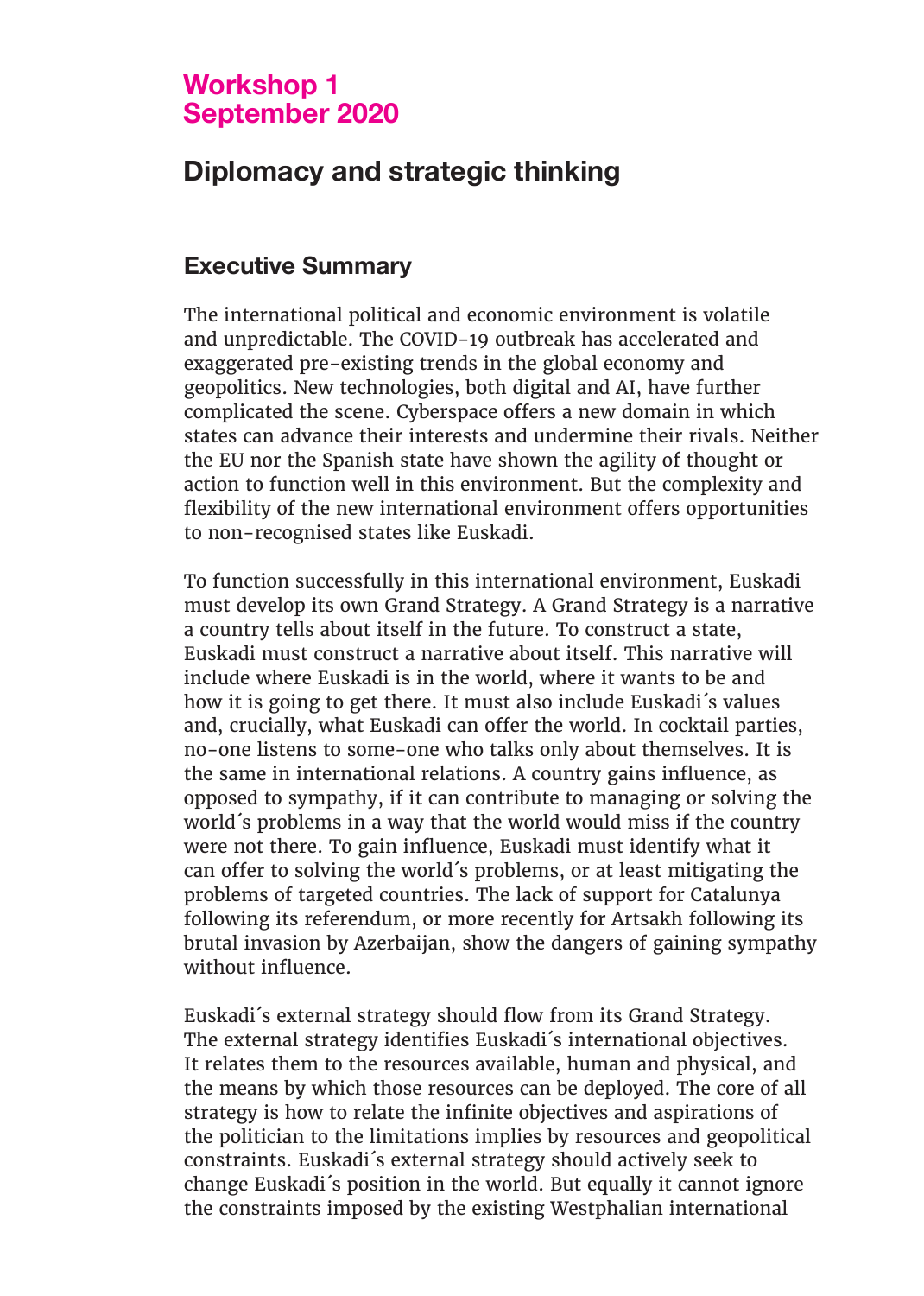10

**TELESFORO MONZON** eLab

sabino<br>arana

**Euskal**<br>Herrigina<br>Laboratory for Laborategia<br>Basque state-building<br>state-building

 $\overline{\mathsf{P}}$ 

system, not the determination of the Spanish state to thwart Euskadi´s international ambitions. Euskadi´s international objectives should cohere with the political and social objectives of constructing the country. This is why the external strategy should flow from the Grand Strategy. Any foreign policy that is divorced from domestic policy will not prosper. Moreover, many of the issues the external strategy must deal with relate directly to domestic policy issues, for example Foreign Direct Investment (FDI), cybersecurity etc.

The external strategy should identify Euskadi´s soft power assets – the cultural, social and educational aspects of Euskadi which makes the country and its society attractive to foreigners - and consider the mechanisms by which these assets can be converted into soft power. The strategy should also consider what soft power assets can be created in Euskadi – what actions or projects would make Euskadi more attractive to foreigners (the Guggenheim is a great example of a "constructed soft power asset" in Bilbao). The strategy should be hardheaded about Euskadi´s international activities, ensuring that they are tied to the national objectives. There is no point in being in the photo if it brings no benefit to the country.

Euskadi´s diplomacy should seek to implement the external strategy. It should take advantage of the increase in the number and kind of actors, governmental and non-governmental, actively participating in international debates and relations. Foreign policy is no longer limited to recognised states and diplomats accredited according to the Vienna Convention. Euskadi can also take advantage of the new diplomacies emerging, ranging from Digital and Cyber Diplomacy to Science, Sport and Tourism Diplomacy. These new diplomacies engage with international relations along three axes: agency (who are the diplomats), process (the tools and methods that diplomats use) and domain (the subject matter to which diplomacy is applied.

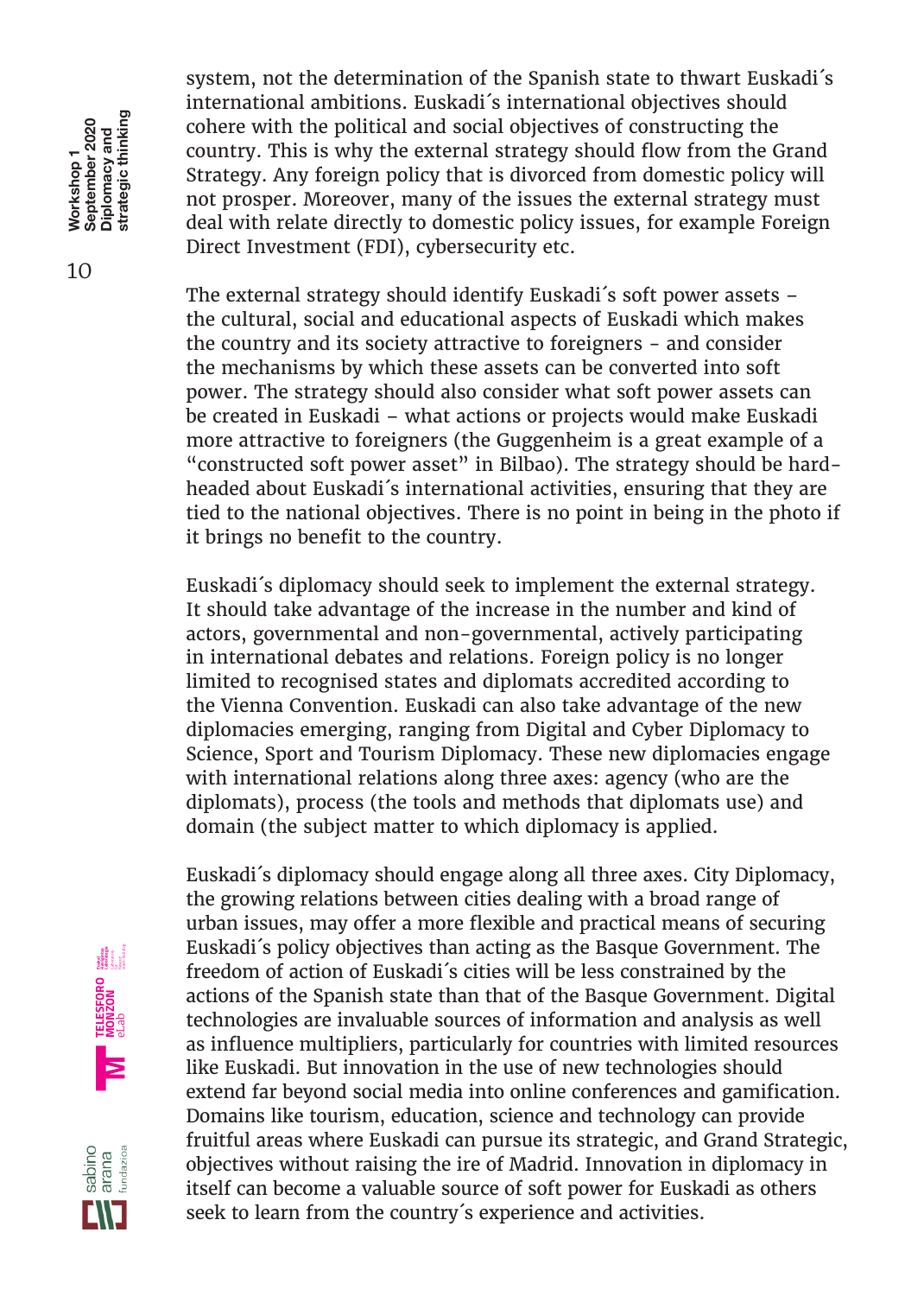#### **Grand Strategy**

The concept of grand strategy was developed in the UK and the US to capture the way in which all aspects of a country´s power, economic and social as well as military, must be marshalled in pursuit of a country´s foreign policy objectives. As a concept it attained primacy during the Cold War when the US developed its strategy for containing the expansion of the Soviet Union and global communism. In the Anglo-Saxon world, Grand Strategy is the intellectual architecture that lends structure to foreign policy and which helps states navigate a complex and dangerous world. It constitutes a purposeful and coherent set of ideas about what a country seeks to accomplish in the world, and how it should set about doing it. As the English strategist Liddell Hart pointed out, Grand Strategy involves synchronising essential goals with limited resources. In other words, Grand Strategy provides a framework for prioritising the use of resources and the pursuit of individual policies. The priority of individual policies, or policy initiatives, depends upon their importance to the Grand Strategy. In this sense Grand Strategy can be even more important for small nations, especially those not recognised by the international community. A superpower like the US is more effective if it does have a Grand Strategy, but its overwhelming military and economic resources allow it to survive without one. This is not true of a country like Euskadi, with only limited resources and no formal recognition by the international community. Euskadi needs a Grand Strategy, both to develop a coherent picture of where it wants to be in the world, and to ensure the effective use of its limited resources in getting there.

Grand Strategy can also be seen as the narrative a country tells about itself in the future. In this sense Grand Strategy is a creative act of national story telling which generates a narrative which political leaders and citizens can ultimately share. The narrative is not just about the country itself, its history and culture and where it wants to be in the world. The narrative must also incorporate what that country can offer to the world, what it can contribute to solving or managing problems on the international agenda. Just as humans quickly lose interest in people who speak only of their own problems or achievements, so states lose interest in those states that speak only about their own issues. This is particularly true of countries not formally recognised by the international community who do not have automatic diplomatic access, or votes in international organisations which need to be harvested by more powerful states. The key external policy objective of a non-recognised country like Euskadi should be to secure international influence, not just sympathy. The limitations of sympathy were shown by European reactions to the Catalan independence declaration. To secure influence rather than sympathy, a non-recognised country must offer something to the international community which that community is reluctant to lose. What Euskadi offers to the international community in terms of solving international problems or managing global issues should form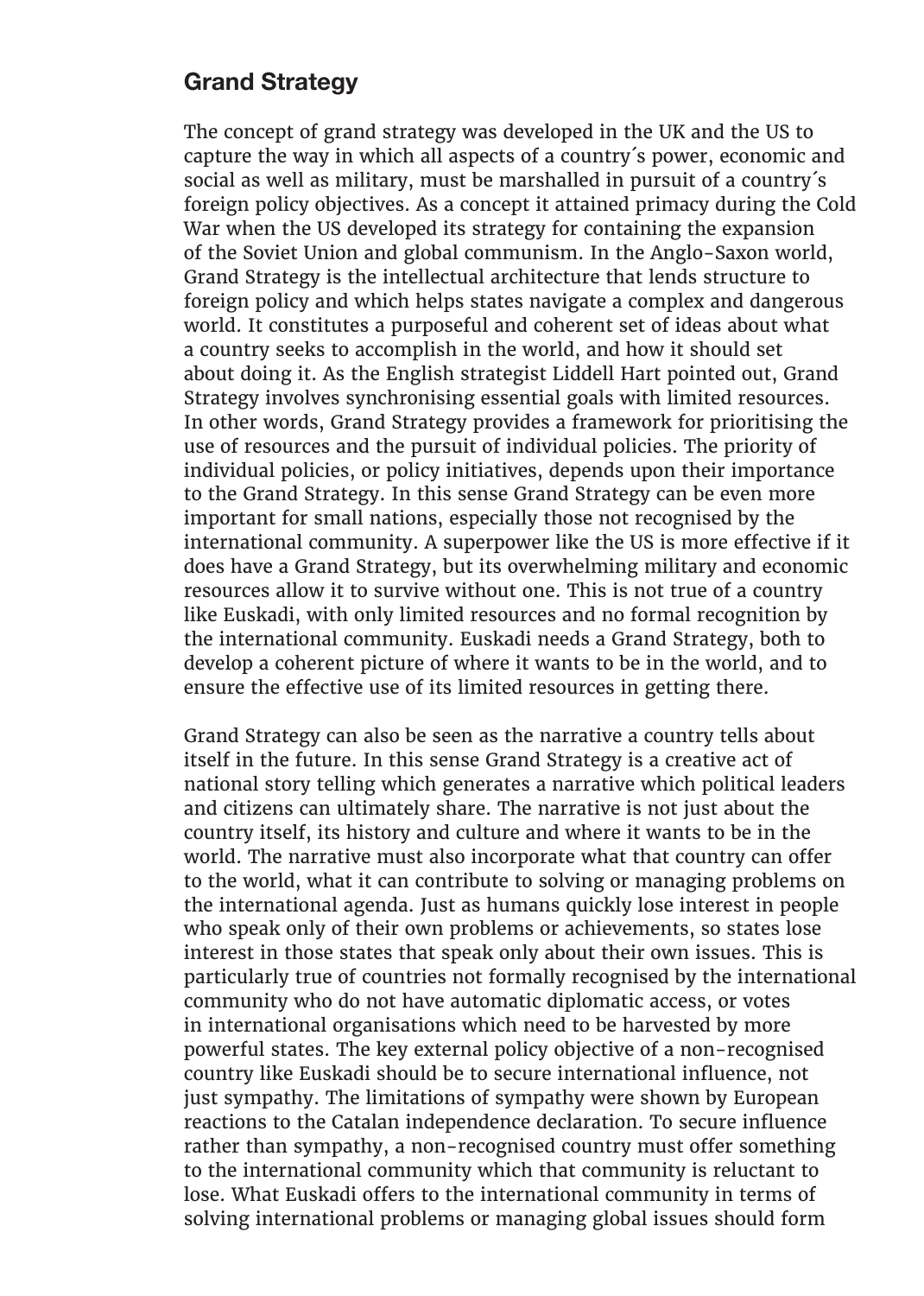12

part of the narrative of the Grand Strategy. This both ensures that Euskadi´s resources are targeted at this element of the narrative, and that governmental and non-governmental actors focus on Euskadi´s offer to the rest of the world.

#### **The International Environment**

Any Grand Strategy must be grounded in the international environment. It must take account of the international environment as it is, and not how the strategist would like it to be. As the international environment changes, the Grand Strategy must adapt. Grand Strategy, like lower level strategies, seeks to shape the international environment, but is also shaped by it. The current international environment is as volatile as any since the 1930s and 1940s. This volatility has been escalated by the outbreak of COVID-19. The main role of COVID-19 has been to accelerate, and sometimes reveal, pre-existing underlying trends. This has been the case in economics, the labour market and the digitalisation of society as well as in diplomacy and geopolitics.

At first sight it appeared that the main country to be prejudiced would be China. China was already suffering a slowdown in economic growth and the outbreak of COVID-19 in Wuhan in December 2019, and the drastic measures the Chinese authorities took to tackle it seemed certain to exacerbate the country´s economic woes, and possibly threaten its social stability. A year on, China has not only controlled the first outbreak, but also managed to contain subsequent outbreaks, while its economy has returned to 4% growth. This is far from the 6% growth forecast, but will mean that the Chinese economy will be one of the few in the world to be larger at the beginning of 2021 than it was at the beginning of 2020. At the same time the US and Europe have failed to control the virus with ever increasing economic consequences. This narrative would appear to show an increase in relative power and influence for China. But its success in controlling the virus has been counter-balanced by increasing resentment and suspicion of China, especially in the West, driven partially by its mishandling of the initial phase of the virus. It is driven partially also by western governments keen to pass the blame for their own mishandling of the virus onto China.

Basque state-building **Herrigintza Laborategia** Laboratory<br>for **Euskal TELESFORO MONZON** eLab  $\overline{\mathsf{P}}$ 



Crucial to Chinese influence in the world, and to what extent it is successfully contained, will be the outcome of the US election. At present it seems clear that Biden is destined for the White House in January. This does not necessarily mean a softer line on China. The Democrats have their own problems with China over trade, Hong Kong and human rights. Biden will be keen to prove that he is not weak on China. In the first months of the new administration, the focus will be on the domestic fights against COVID-19 and the efforts to get the economy back on an even keel. However, in the longer term a Biden administration is likely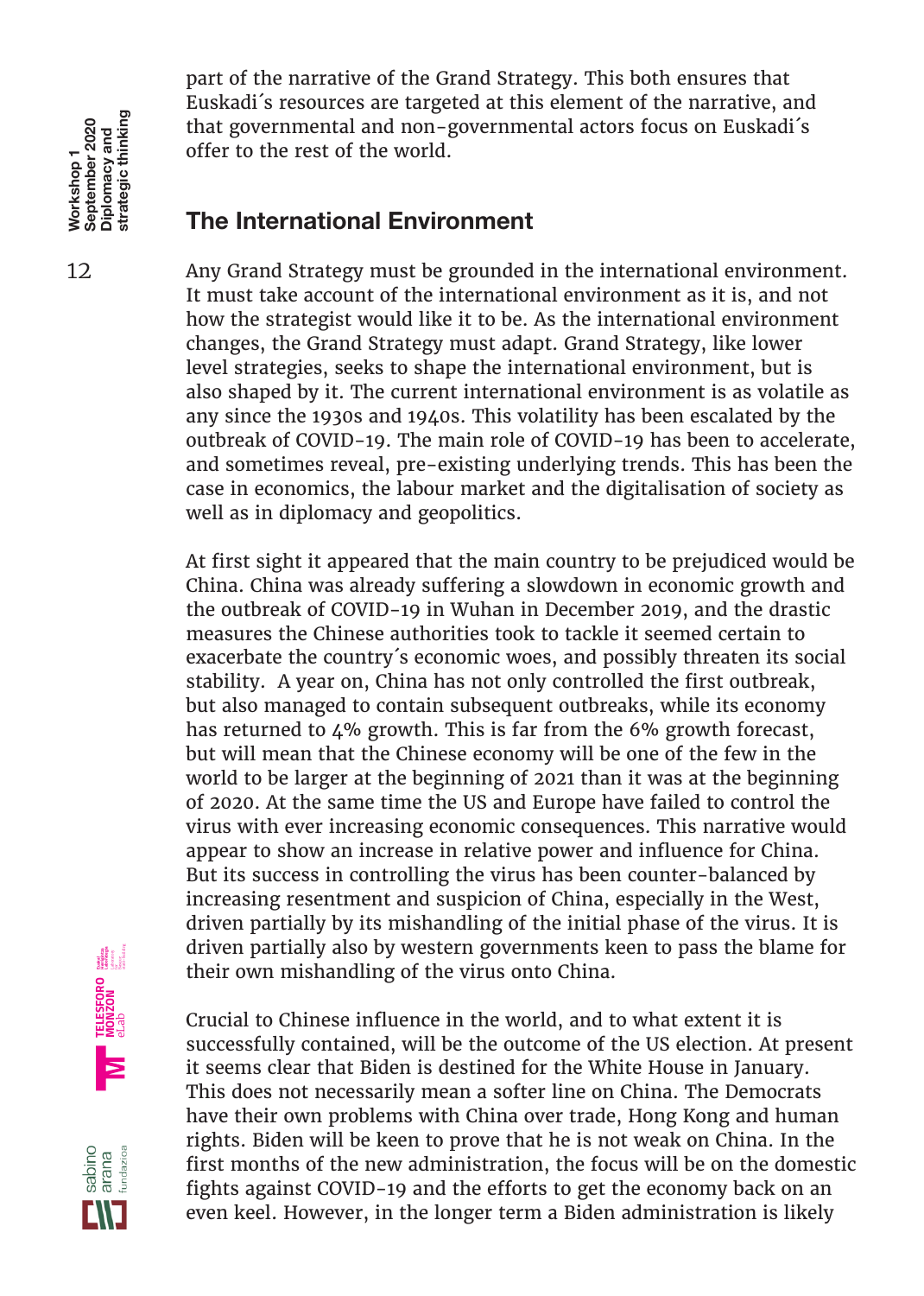to develop a more measured and less volatile approach to containing China´s rise. What a defeated and angry Trump does prior to Biden´s inauguration is less easy to predict.

Meanwhile, despite the European Commission proclaiming itself a "geopolitical commission", the EU´s international influence continues to decline. In part this reflects internal divisions which prevent the evolution of a Common Security and Defence Policy. Policy towards Turkey makes the point. France is being drawn into an increasingly intense confrontation with Turkey throughout the Middle East, North and Central Africa and the Caucasus. In the Eastern Mediterranean France is supporting fellow EU members Greece and Cyprus over disputed oil and gas fields. The French and Turkish Presidents have exchanged insults and Ambassadors have been withdrawn. But France is unable to secure a common EU position against Ankara because countries like Spain and Italy have significant commercial interests in Turkey, while Germany fears Erdogan re-opening the migration tap. Similar stories can be told about EU policy towards China and Russia. Meanwhile the EU´s international position is further undermined by Brexit and its inability, at both European and national level, to manage the COVID-19 outbreak. The EU is decreasingly seen as a model of political or economic governance.

#### **The Global Economy**

The problem for western countries is the transfer of economic power from west to east. China is already the second economy in the world, and the impact of COVID-19 will reinforce this. But other Asian economies, which also managed COVID-19 better than the west, are also growing fast. COVID-19 also emphasised the dependence of western economies on global supply chains, many originating in China and other Asian countries, including for medical supplies. While the COVID-19 outbreak has increased pre-existing calls, especially in the US, to repatriate manufacturing and reduce dependency on these supply chains, this may prove difficult. Recreating the physical and human resources to allow significant repatriation of manufacturing production will be time consuming and costly, meanwhile dependency on supply chains will remain. COVID-19 has not caused the economic and financial crisis that now confronts the west. Economies that depend on negative central bank interest rates for sluggish growth are not healthy. Signs of economic slowdown were visible even before the outbreak of the pandemic, partly driven by the trade confrontation between the US and China, and a general tendency towards protectionism. The repeated outbreaks of the virus, the failure to control them, and the economic damage they have caused, have impacted particularly on those economies which failed to take the opportunity to reform themselves following the 2008/9 financial crisis.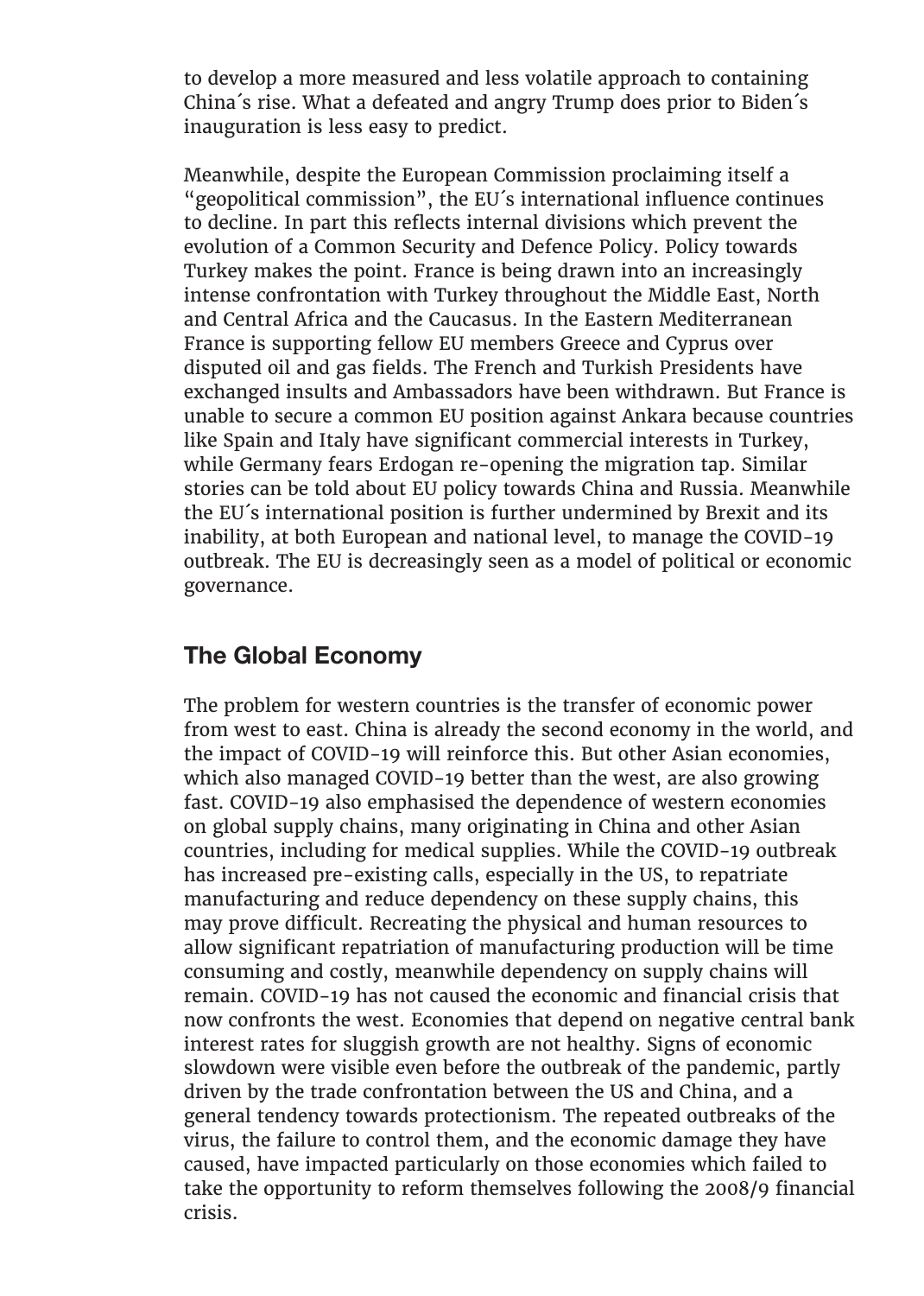14

Looking towards the longer term, western economies are beset by the problems of demographics and automation, and their impact on consumption and labour markets. COVID-19 has hit hard those economies with aging populations, both in health terms and economically. As the baby boomer generation suffers the uncertainties of the virus, their consumption reduces. Less wealthy successor generations do not take up the slack. The pandemic has accelerated the uptake of digital technologies by companies. Home-working identifies both weaker employees and the jobs which are unnecessary or can be automated. With many automation taboos now broken, the need to cut costs in the difficult post-covid business environment will further drive the adoption of digital and other technologies, significantly reducing the number of traditional white collar office jobs. Although new technologies will create new employment, it is not clear whether it will be sufficient to compensate that lost, nor whether the unemployed will have the necessary skills to take advantage. Automation and COVID-19 threaten to increase economic inequality, both within western states, and between the global north and global south. Governments so far have focused little on the implications of new technologies (including for education systems) or the costs of increasing economic inequality. COVID-19 will force them to do so. Governments that are capable of developing education and social systems adequate for the new technological revolution will enjoy a significant competitive advantage.

#### **Agenda Conflict**

The international system in recent years has been marked by a sharp conflict between the New International Security Agenda and a more traditional Geopolitical agenda. The New International Security Agenda (NISA), sometimes referred to as the Global Issues Agenda, evolved around the beginning of the millennium. It was given a push by the need to define international terrorism as an international security issue following 911. This was achieved by redefining international security as the security and economic welfare of the individual within the state, rather than the security and stability of the state itself. This certainly included international terrorism within the definition of international security, but also other issues like climate change, poverty, financial stability, migration, environmental degradation and pandemic diseases. In a sense these were issues that were existential for mankind as a whole, rather than a threat to any individual state. More significantly they proved to be issues that were interdependent (they needed to be approached holistically), that required global cooperation extending beyond any one country or group of countries, and that required collaboration extending beyond governments to broader civil society. As COVID-19 has demonstrated, they were also genuine security issues with implications for state security.



sabino<br>arana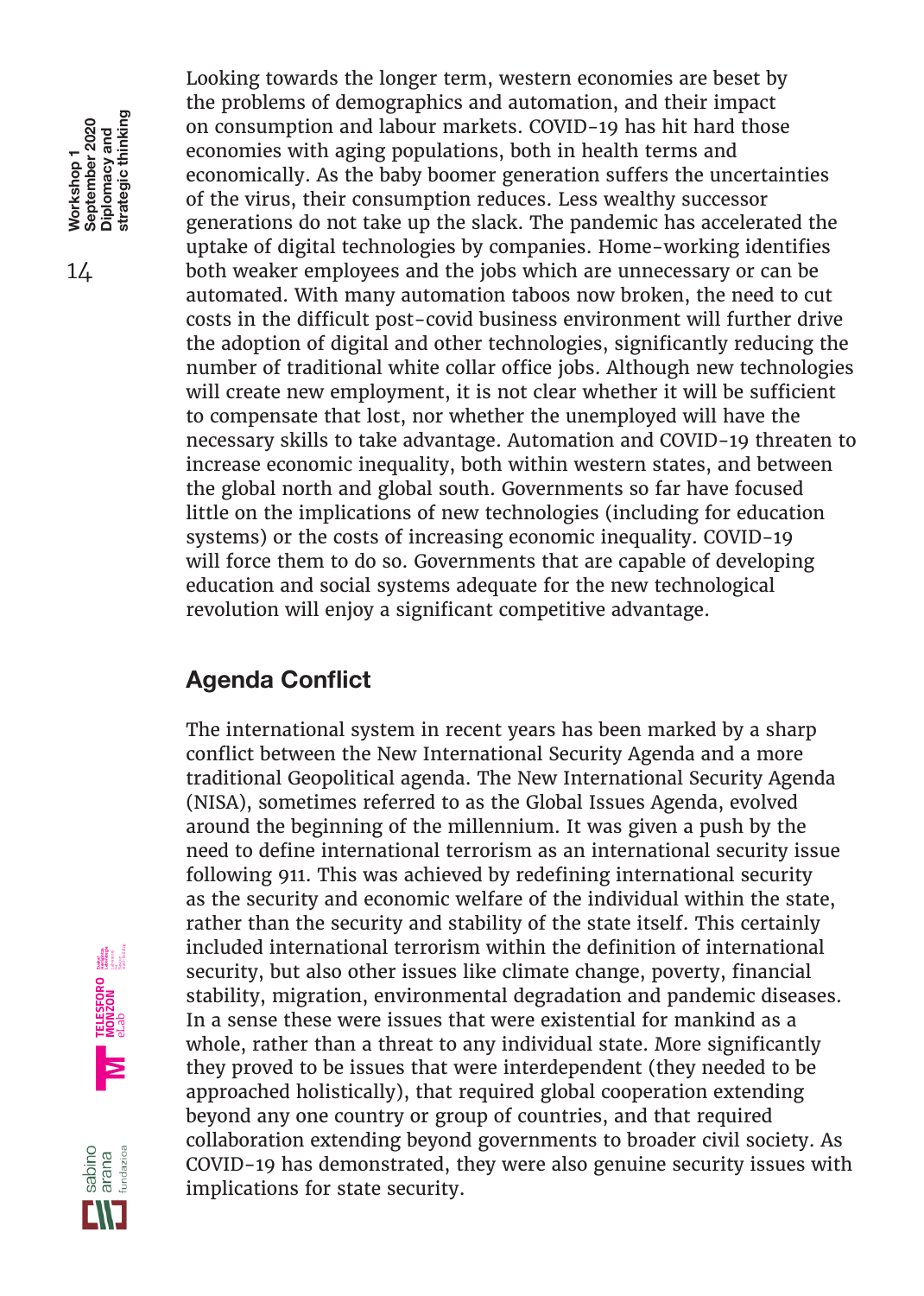Particularly in Europe there has been a tendency to regard the New International Security Agenda as the only one that matters. Post-Cold War, European policy makers convinced themselves that all major powers would now focus on solving the global issues. European foreign policy and diplomatic services were largely reconfigured to deal with these issues, and the European Union held up as a model of sovereignty sharing and normative diplomacy. The Russian invasion of Georgia in 2008, seizure of Crimea and destabilisation of Ukraine in 2014 and the increasing Chinese assertiveness in the South China Sea were a brutal reminder that not all major powers shared the European´s liberal outlook. More geopolitical agendas based on conflict over territory and resources, balance of power and zones of influence remained in play. If anything, the geopolitical agenda has become more prominent over recent years, with even the European Commission aspiring to be "more geopolitical" and France´s very geopolitical confrontation with Turkey. The problem is that the focus on geopolitical agendas undermines the international community´s ability to deal with global issues or the New International Security Agenda. Global issues develop over long time periods. Failure to deal with them implies costs in the future, well beyond the lives of most governments. Geopolitical issues tend to be immediate and urgent. Failure to manage them tends to rebound on the government that got it wrong. Multilateral meetings see the conversations in the corridors focus on the geopolitical issues, while the global issues are relegated to the plenary.

COVID-19 has again exacerbated this existing trend in the conflict of agendas. One of the key scientific challenges in understanding the virus and its future evolution is identifying its origins, establishing the phylogenesis of the disease. This is not question just of understanding better COVID-19, but also our vulnerabilities against other potentially pandemic diseases: where does the cross-over to humans occur? Which are the most relevant species? How is the virus communicated from the point of cross-over to centres of human population? How and when was COVID-19 communicated from China to the wider world? These are all issues that require calm and dispassionate scientific enquiry. Unfortunately they have become part of the geopolitical blame game, as western governments seek to shift blame for their own mishandling of the virus to China. The phylogenesis of COVID-19 has become a geopolitical issue, rather than a scientific one. One of the challenges for diplomacy is precisely how to create a neutral platform on which scientists from different countries can pursue their investigations.

#### **Environment**

Apart from pandemic disease, environmental issues are those which pose the greatest existential threats to mankind. Climate change, mass extinctions and environmental degradation threaten the security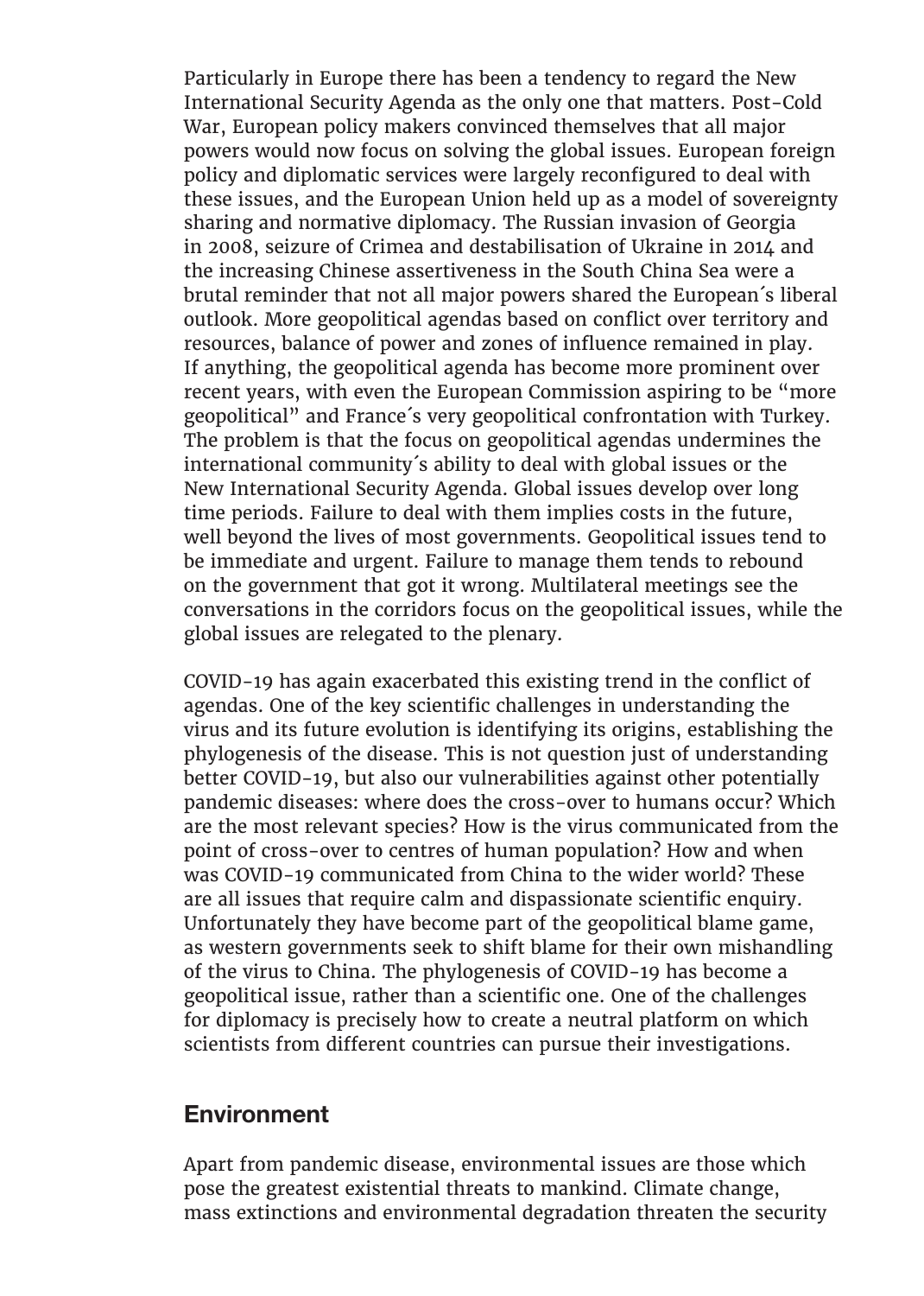16

and stability of states, but also the long term survival of the species. These issues feature on policy agendas at international, national and subnational levels. Environmental sustainability increasingly features in city diplomacy, in which cities exchange information and best practices in the creation of "smart cities". But environmental issues extend beyond governments to non-governmental organisations (NGOs) and companies. The international environment is the area in which the actions of non-governmental actors has been most effective. The Paris Climate Change Accords had their origins in the exchanges of data and analysis within the global networks of scientists, networks which had been built to promote scientific exchanges during the Cold War. The climate change debate was only later picked up by NGOs and politicians. The process by which the Paris Accords were reached depended on heterogenous coalitions of governmental and non-governmental actors (scientists and corporations as well as NGOs. Although the final Accords could be signed off only at the highest level (in a meeting between President Obama and President Xi), the whole process would have been impossible without the active involvement of the broad range of nonstate actors. Ironically, even President Trump´s decision to withdraw from the Accords has reinforced the non-state aspects of the process. Various US states and cities have announced that they intend to remain within the Accords. But in doing so they cannot interact with the state signatories because this would breach the Logan Act, which gives the Federal Government exclusive competences in foreign relations with other states. Instead they must find equivalent provincial or city governments with which to interact, reinforcing, for example, city diplomacy. Despite the immediate focus on COVID-19 and pandemic diseases, neither environmental issues, nor the multi-stakeholder model of diplomacy they have promoted, are going to disappear from the international agenda.

#### **The Evolution of the International System**



sabino<br>arana

During the Cold War it was clear that the international system was bipolar: two major superpowers pursued a military and ideological confrontation. Although there were other major powers with some degree of freedom of action – eg China, following the Sino-Soviet split, and India – the basic structure of the international system was shaped by the confrontation between the US and the Soviet Union, reinforced by their respective allies. Equally, following the end of the Cold War and the collapse of the Soviet Union it was clear that the international system was unipolar. The overwhelming economic and military superiority of the US created a situation in which no other state was able to oppose US policy, and in which most states (including future revisionist states like Russia) were willing to accept US leadership. Some scholars have referred to this as the US´ unipolar moment. The US was able to take advantage of its hegemony to advance its policy objectives of a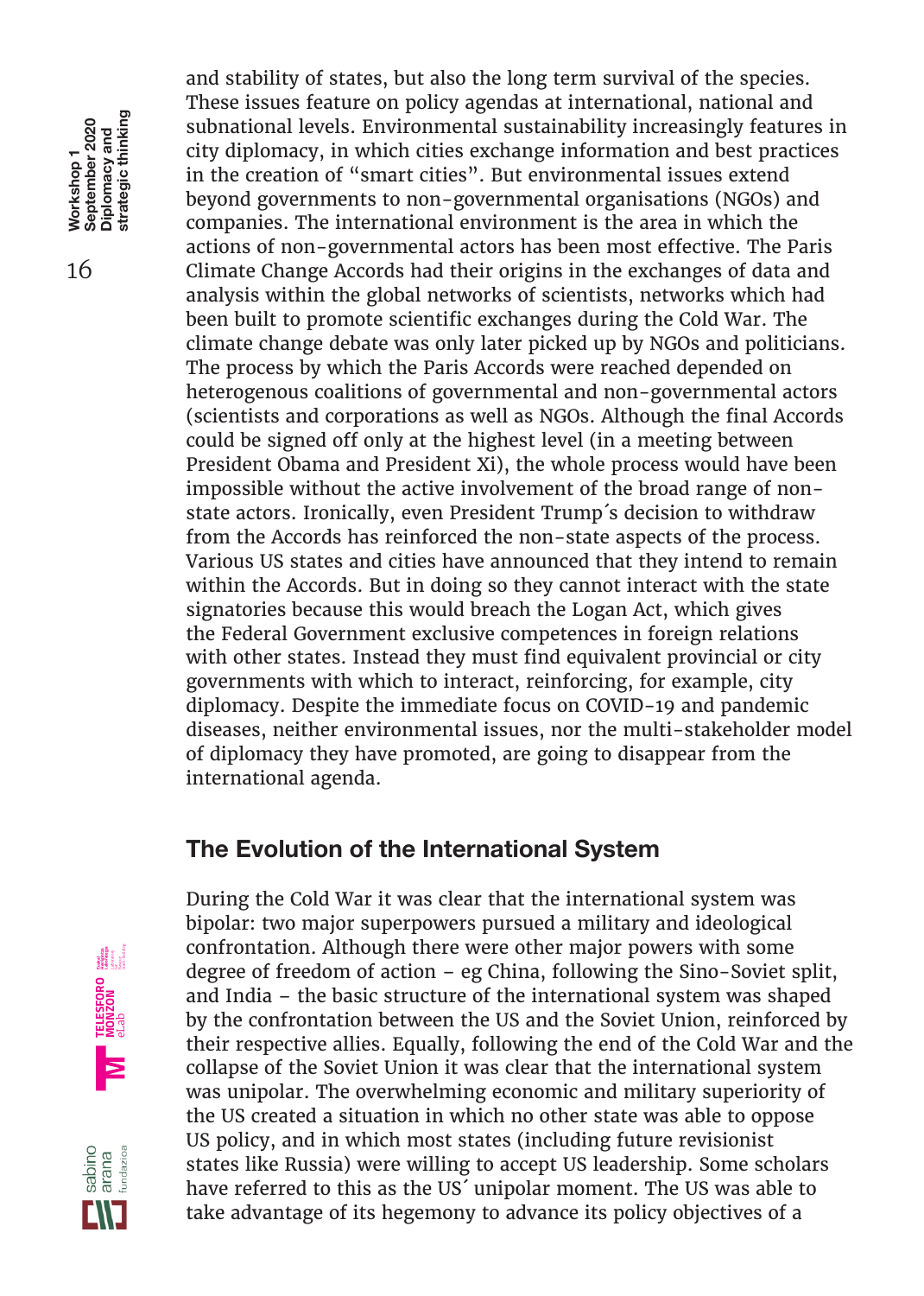globalised economy functioning according to US rules, embodying this globalisation in institutions like the World Trade Organisation and the global Internet. Introduced a decade earlier or a decade later it is unlikely that a single global internet would have emerged. US academic and policy advisors presented globalisation as a natural and inevitable evolution of the international system which could not be resisted. In doing so, they underestimated the extent to which globalisation depended on the hegemony of the US, and the general values and rule sets underlying the function of a globalised economy. The credibility of the US as global hegemon, and the reputation of the west as a whole has declined following the quagmire of the Iraq War and the 2008 financial crisis. This process has only been accelerated by the election of Donald Trump as US President in 2016 and the mishandling of the COVID-19 outbreak. Revisionist states like Russia and China no longer see why they need to accept US leadership, or western values. They increasingly insist on a say in shaping the international system of the 21st century.

As a consequence, the international system in which Euskadi´s external strategy must function is more complicated and volatile than at any time since the end of World War II. Some analysts argue that we are witnessing the emergence of a multipolar international system, similar to the multipolar systems which dominated European geopolitics from the Treaty of Westphalia to the creation of the European Economic Community. They argue that as US hegemony and credibility declines, major powers like China, Russia and India are emerging as centres of their own zones of influence. As in European geopolitics, they will form dynamic and volatile alliances to balance off against any power threatening to dominate the system, at the moment most likely the US or China. There is some evidence of balancing off behaviour with the close collaboration between China and Russia designed to contain the US, and US Secretary of State Pompeo´s talk of creating an alliance based on the "Anglo-sphere" to contain China. However, other analysts argue that the system cannot be genuinely multilateral given the continues military, technological and economic superiority of the US. Although their claims that the system remains unilateral lack credibility, and overestimate US military capabilities (or perhaps underestimate the capabilities of potential rivals like China), they suggest that we should instead be thinking in terms of the bounded multi-polar system of the last half of the 19th century. In that period the British Empire was the world´s superpower. It enjoyed overwhelming military superiority and remained the largest economy in the world, although in relative decline compared to Germany and the US. The Royal Navy remained the guarantee of international trade and finance, and London the world´s financial centre. And yet the British government constantly worried about the sustainability of the empire and actively sought to avoid interstate conflict. Despite Britain´s apparent superiority, other states pursued their interests, without undue concern about London´s attitude, in a bewildering success of alliances of convenience. This may be a better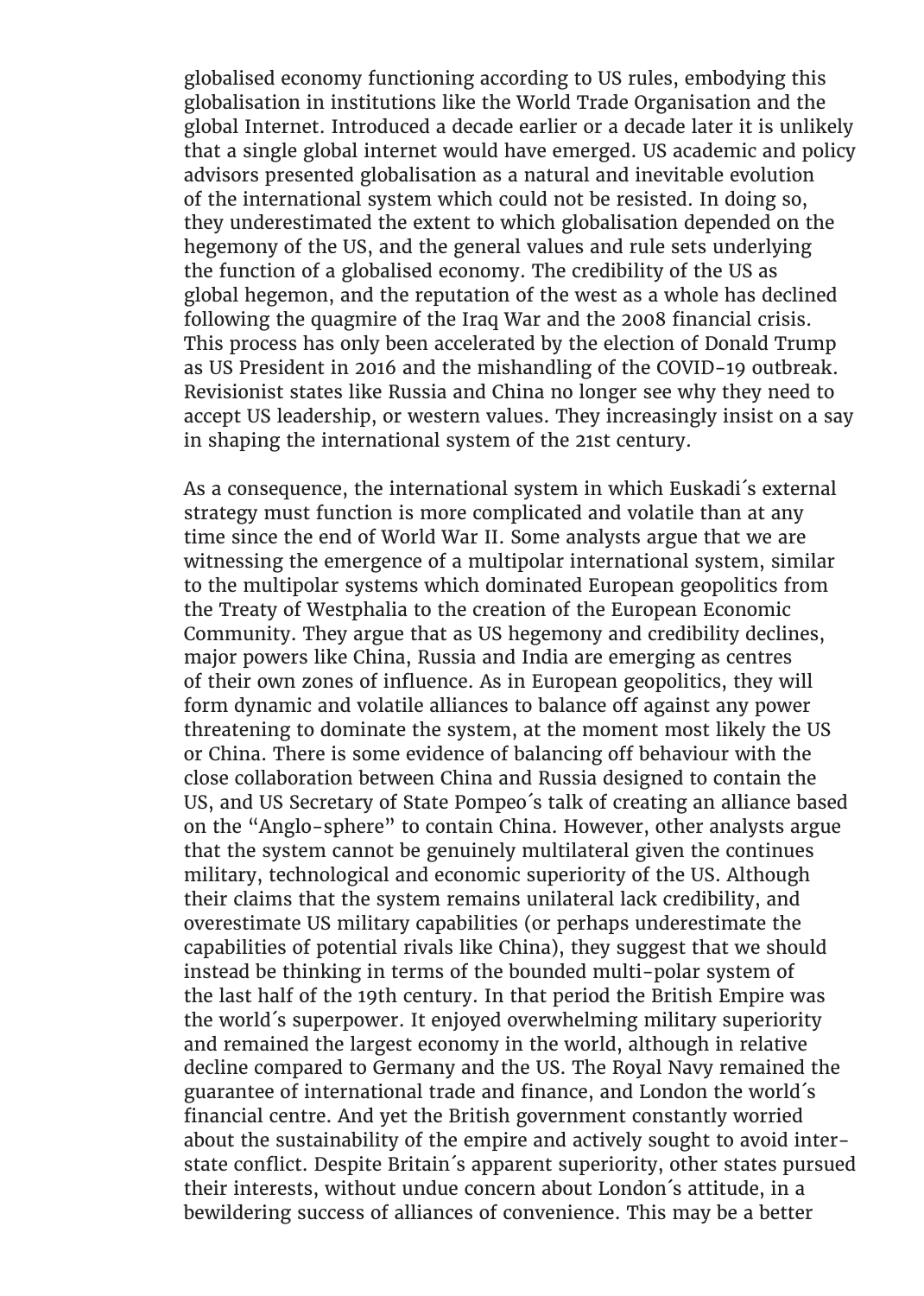18

model for the current situation than either unilateral or multilateral models. The US remains the world´s superpower, but increasingly inward-looking and reluctant to put that power to the test. Meanwhile, other powers are able to pursue what they perceive as their national interests, resulting in the growing range of actual or potential interstate conflicts.

The American scholar Randall Schweller has suggested an alternative way of thinking about the international system: an entropic world order. Schweller argues that historically pressure builds up in international systems as the existing structure no longer reflects the balance of power. That pressure is eventually relieved by a hegemonic war, which then allows a new international system to emerge, much as happened at the end of World War II. However, the development of nuclear weapons means that the major states competing in the international system can no longer risk hegemonic wars. This does not mean that there will not be inter-state conflict, or even violence, but that states will contain it to avoid the risk of escalation to nuclear annihilation. As a consequence, the pressures within the system will not be able to be released, and a new international system better able to reflect the changing balance of power will be unable to emerge. Conflict and disorder will be routine, although remaining with limits, and disputes will be fought out often through non-military means (eg trade wars, cyber conflict). The international system will, over time, become ever more disordered without any means to establish a new system. It is in this context that Schweller draws the analogy with the principle of entropy, that closed systems always develop from a more ordered to a less ordered state. Schweller´s analysis is only one of many, but it does seem to accord with many of the developments we are witnessing.

Key for Euskadi´s external strategy is understanding the position and role of the EU in this changing world order, or disorder. In the 1980s and 1990s, China regarded the EU as one of the poles in a new post-Soviet multipolar world. Now it prefers to think in terms of Germany and, to a lesser extent, France. As noted above, the EU´s ability to play a significant role in a multipolar or entropic world system is undermined by its inability to forge an effective common foreign and security policy. Brexit has significantly reduced the Union´s military capability. The External Action Service (EEAS) has yet to develop into a diplomatic service for the Union. The Europe Union has to decide whether it wants to be a player in 21st century geopolitics, like China, or a map on which other geopolitical actors play, like Africa. So far, and despite claims to a more geopolitical Commission, Europe seems to be drifting towards Africa. This has serious implications for the decisions in relation to external strategy taken by the Basque Government.

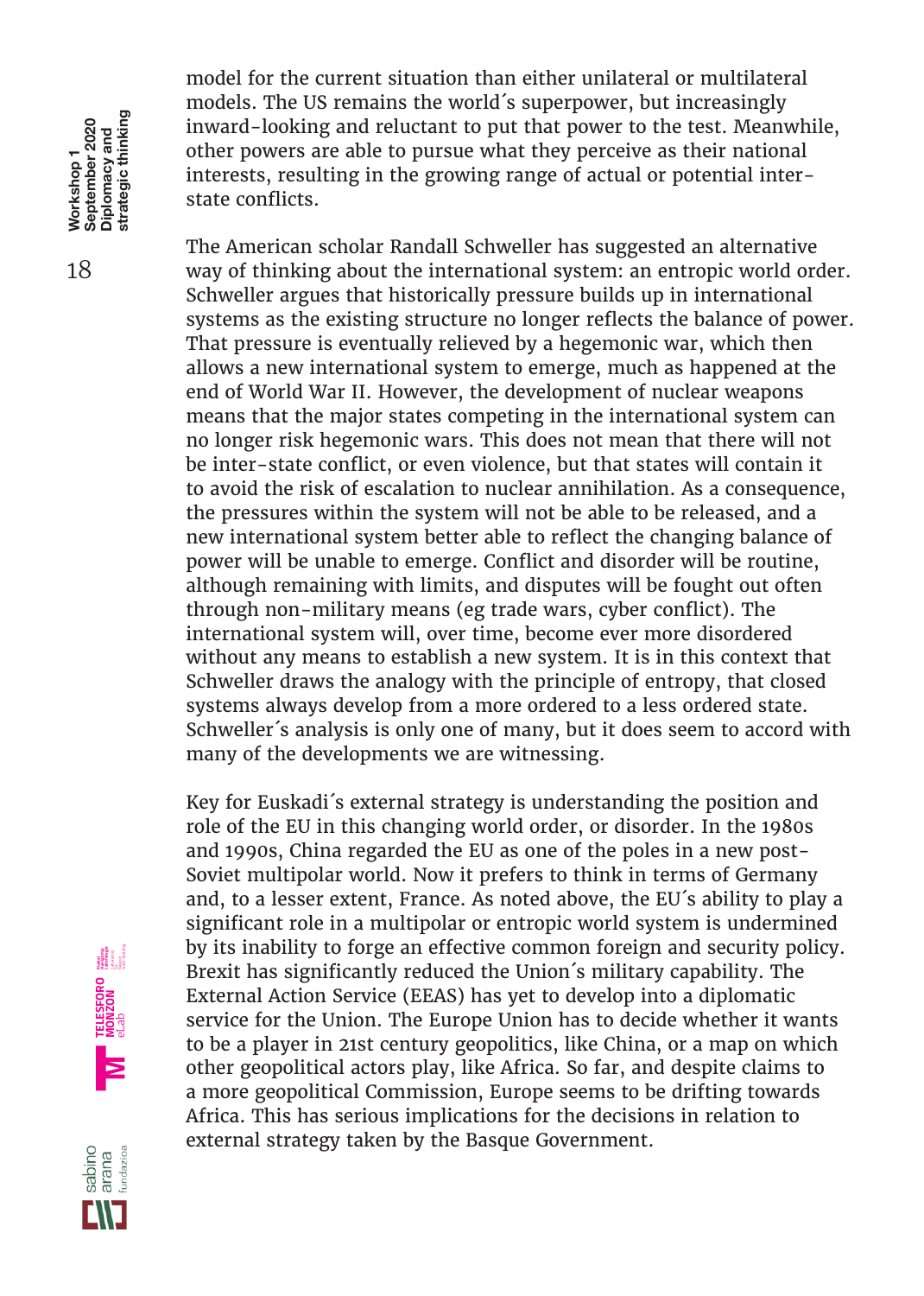#### **Cyberspace**

Digital technologies have combined with other new technologies like AI, machine learning and drones to create a new domain for international competition and conflict. Once again, as in physical space, there is a conflict between different agendas. In this case the conflict is between the internet governance and cybersecurity agendas. The internet governance agenda deals with the management of the internet, and the protocols that ensure its functioning. It focuses on issues like how should internet addresses and domains be assigned, the treatment of data in transit, privacy and the protection of data, how to deal with racist and other unacceptable content and the governance of online commerce. Broadly there are two approaches to internet governance: the Free Internet Nations, who favour multi-stakeholder approaches to governance including non-state actors, and the Cyber Sovereignty Advocates, who affirm state sovereignty within cyberspace and see internet governance in intergovernmental terms. The Free Internet Nations are led by the US and Europe (although, as in other areas, US leadership has been undermined by the Trump administration). The Cyber Sovereignty Advocates are led by China and Russia. These issues are not esoteric. How the issues of internet governance are resolved impact directly on how 21st century societies function, the privacy and liberty of the individual and the success of companies´ economic models.

The cybersecurity agenda deals with the use of the internet by governments to promote their geopolitical agendas, as well as the use of the internet by non-state actors for criminal purposes. As some countries, notably Russia, use criminals as surrogates to carry out geopolitically motivated operations or disguise geopolitical operations as criminal ones (eg the NotPetya ransom-wear attacks), the distinction between criminal and geopolitical operations is not always clear. Distinctions are made between degradation attacks, which seek to generate permanent physical damage (including loss of life), disruption attacks, which seek to produce temporary damage or loss of service, and cyberespionage. State and non-state actors also use cyberspace, and especially social media platforms, for disinformation operations to undermine political discourse and destabilise democratic societies. Such disinformation campaigns can be combined with cyberespionage operations, where stolen information is released to the press through organisations like Wikileaks to embarrass political leaders and parties (eg during the 2016 US elections).

Although technical cybersecurity is necessary, it is not sufficient. Most cyber attacks take advantage of sociological rather than technical weaknesses: weak passwords, willingness to open attachments without checking the origin of emails (so-called "spear phishing" attacks) and other human failings. The tendency to leave cybersecurity to technicians rather than politicians and diplomats at an international level has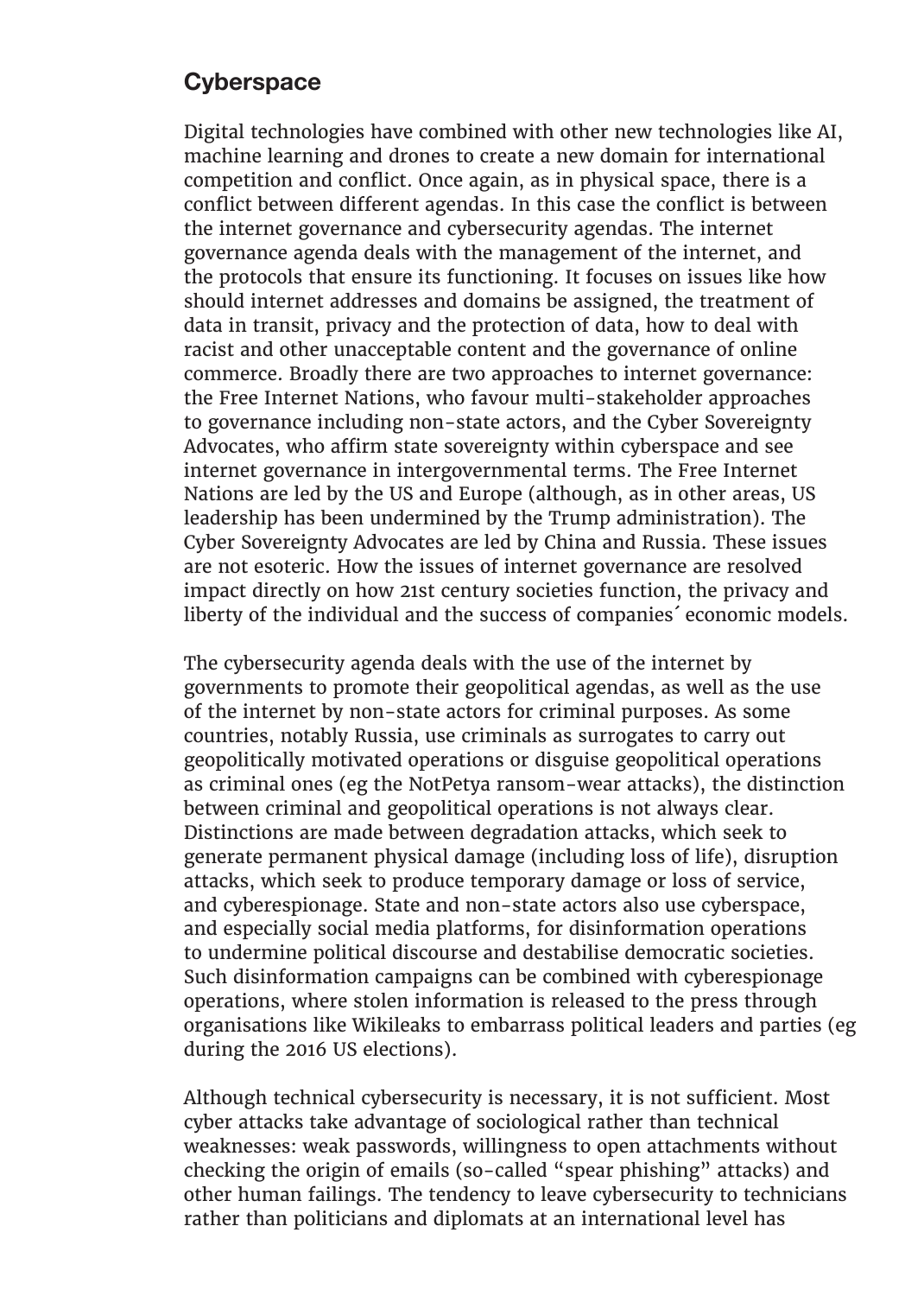20

resulted in a domain of geopolitical activity with no widely agreed norms of behaviour. International lawyers assert that international law does apply in cyberspace, but it is not clear what this means in practice. The UN has produced two groups of experts to examine the issue, one sponsored by the Secretary General and one by the UN General Assembly, but they have agreed precious little so far and look likely to submit contradictory reports. Efforts to agree international rules of behaviour are hampered by the reluctance of western countries to limit the scope of their cyberoperations even as they criticise those of countries like China and Russia. Possibly the most promising way forward, borrowing from the process of the Paris Climate Change Accords, will be bottomup, multi-stakeholder negotiations focused on limited objectives, eg prohibiting cyberattacks on critical infrastructure or medical research facilities. Such bottom-up, multi-stakeholder approaches open up opportunities to influence the process to non-recognised states like Euskadi.

The growing importance of technology in international affairs has also resulted in technology itself becoming a domain for geopolitical rivalry and conflict. This is shown most clearly in the recent case of Huawei and 5G. International industrial standards ensure that new technologies are globally compatible. The agreement of common standards and protocols ensure that mobile telephones and other communications devices can be used throughout the world. Until recently these international standards were uncontroversial and the meetings to discuss them attended only by technicians and government officials from technical ministries. Given the West´s technological lead, international standards were set by American companies, or companies from their allies. This changed with 5G, especially with the key second phase which links devices for the internet of things, when the key industrial standards were set by the Chinese company Huawei. Although the US has used security concerns to argue for the exclusion of Huawei from allies´ 5G infrastructure, the real concern is hegemony over industrial standards setting. Even if countries use non-Huawei equipment, eg from Ericsson or Nokia, it conforms to standards set by Huawei. This is not a one off dispute. The Chinese are already developing 6G technologies. The industrial standards setting meetings look set to become battlegrounds in the fight for technological hegemony. There is considerable risk that this will result in technological fragmentation, with different industrial standards for different regions and a reduction in global compatibility.





A final consequence of the growing importance of cyberspace in international relations has been the development of internet companies, and especially social media and search engine companies, as geopolitical actors in their own right. This is not in itself new. In the 20th century the major oil companies were geopolitical actors, and often significant ones. The difference was that the oil companies recognised their role. Internet companies seem reluctant to do so. Facebook, for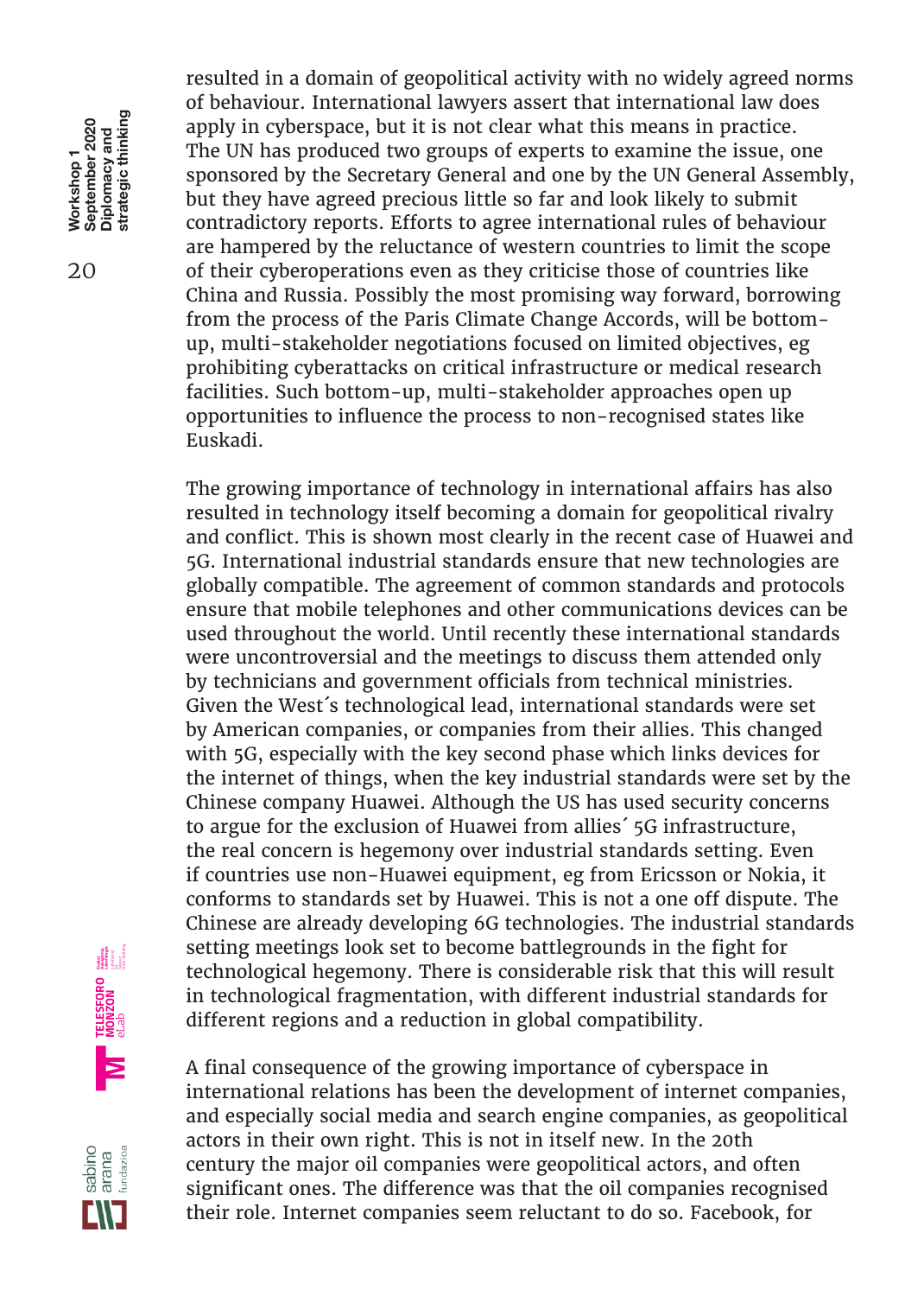example, insists that it is simply a commercial company promoting social networking. But, like other internet companies, it shapes the international environment. Its platforms contribute to the success of online disinformation operations. Its ambition to launch its own global digital currency belies its claims of innocence. The Danish government recognised this growing importance of these companies as geopolitical actors by appointing an ambassador to the tech sector, its so called Tech Ambassador, with "embassies" in Silicon Valley, Copenhagen and Beijing (ironically, Microsoft was so impressed that it promptly poached him to be its ambassador to the EU). Other countries have been slow to follow Denmark´s lead. But this is an area of diplomatic innovation not limited by the sovereignty based constraints of the Vienna Convention on Diplomatic Relations. The Basque Government can appoint a Tech Ambassador whenever it wants.

#### **Institutional Disfunction**

European Union

As in other areas, COVID-19 has exaggerated or accelerated preexisting tendencies within the European Union. Despite the somewhat desperate propaganda emerging from the European Commission, the EU has not enjoyed a good pandemic. It was already having difficulties in negotiating a post-Brexit budget. The divisions between the so-called frugals and the Mediterranean countries were exacerbated in efforts to negotiate a post-Covid recovery fund. In the end agreement was reached in the European Council on an outcome that pleased no-one, and which is now struggling to get approval from the European Parliament. The Commission proved unable to coordinate the response to the virus, either in terms of securing testing and protective equipment or in terms of the measures adopted by governments. Member states closed frontiers and restricted the free movement of goods and citizens. They competed with each other to secure testing and protective equipment. They subsidised major industries, especially in the tourist and aviation sectors. The Commission was reduced to post facto confirmation of these breaches of EU rules.

This paper has already highlighted the disagreements over foreign and security policy which undermine the EU´s international influence and, potentially, its security. Disagreements over economic and fiscal policy and governance issues is seeing an increasingly fragmented Europe. Instead of a single Union, the EU is rapidly developing into a series of regional groupings built around shared national interests. At a fundamental level, there is the division between those within and without the Euro. Those outside the Euro are in turn divided between the wealthy Nordics who do not want to join and the Eastern Europeans who are unable to join. As mentioned above, budgetary debates see fractures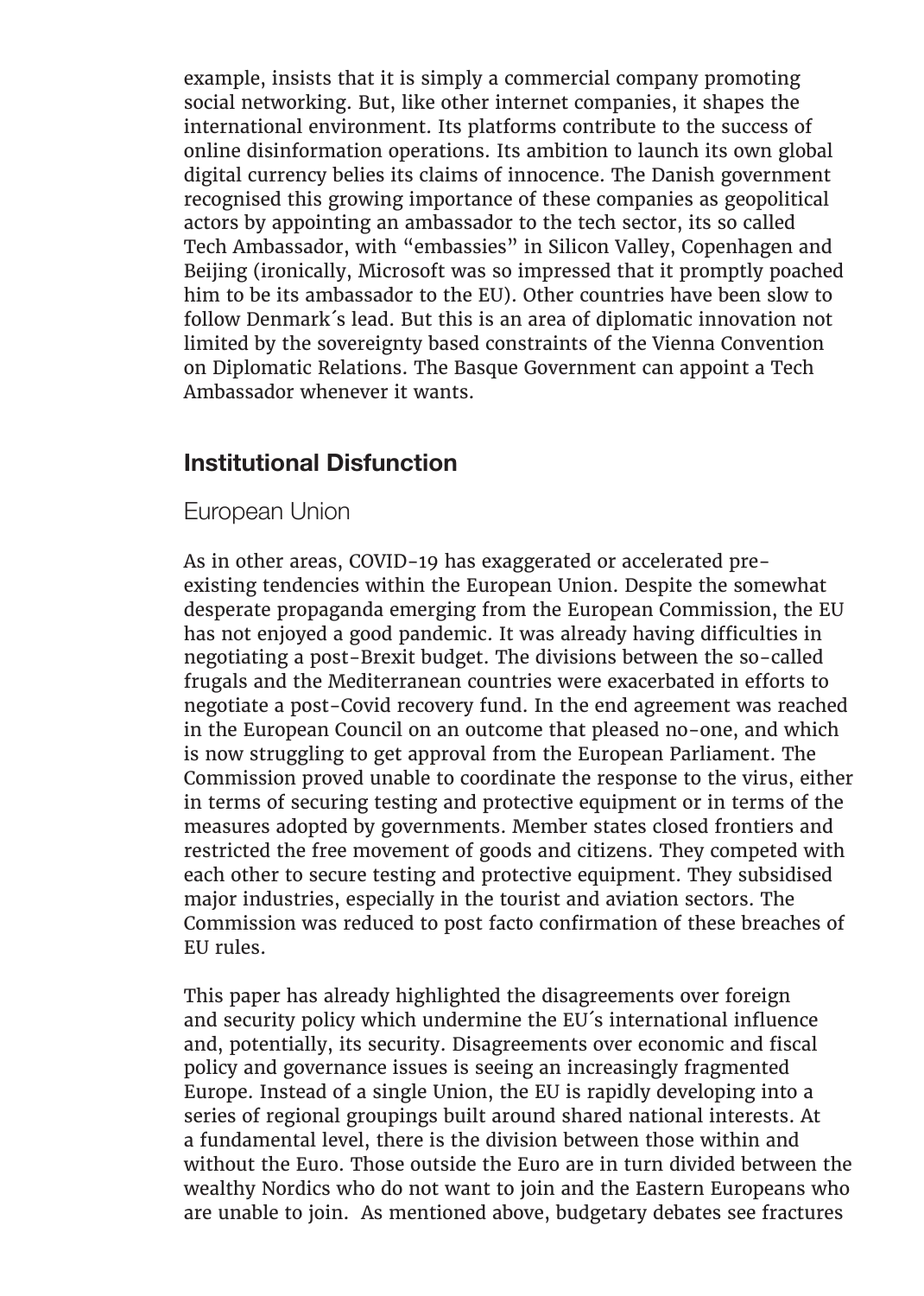22

between the contributors, who refuse to pay more, the beneficiaries, who refuse to receive less, and countries like France and Germany trying to hold it all together. A separate series of disagreements separates more authoritarian countries in the east from the Commission and more liberal countries in the north-west. As these disagreements coalesce around the same fault lines, the ability of the EU to guarantee the security and economic well-being of its citizens diminishes. The external strategy of a country like Euskadi must be built on the realities rather than the aspirations of the European Union.

#### Spain

COVID-19 has revealed the structural problems of the Spanish state. Spain is a federal state that refuses to admit it. As a consequence, while the competences of the autonomous governments are more or less defined, those of the central government remain undefined. The central government is forced to depend on a provisional constitution drafted prior to the devolution of competences to the autonomous governments. This hinders the effective functioning of collaborative government between the two levels, which functioned so well in the genuinely federal Germany. The response of the central government to the pandemic was to declare a state of alarm and then try to re-centralise the management of the virus in a Health Ministry which has had minimal responsibilities through two decades, and which had neither the quantity nor the quality of human resources to fulfil this role. The inevitable consequence was chaotic mismanagement, both of the implementation and relaxation of the lockdown. Shaken by the experience, the government determined not to try to centralise the management of the pandemic again. But this has resulted in regional governments being given the responsibilities for dealing with the virus, but not the powers to do so. This is not simply a question of good or bad practice by a particular government, but structural problems that go to the heart of the Spanish state.





COVID-19. The absence of any clearly defined foreign or European policy undermines Spain´s international influence and its ability to protect and promote the interests of its citizens. In theory, Brexit and the withdrawal of the UK should have opened new opportunities for Spain in Europe. But Spain´s inability to define what kind of Europe it wants has left it unable to play a leading role. Simply asserting that you are in favour of Europe, or that you want more Europe, does not amount to a European policy. There are different visions of what Europe can or should be, even between countries like Germany and France. If Spain has nothing to say on these debates it cannot influence the outcomes. Similarly Spain´s position on cybersecurity is a passive one. Technically good on defensive cybersecurity, it is not a significant player in offensive cyber operations. This not only undermines its influence in the key cyber

The disfunctions of the Spanish state extend beyond the response to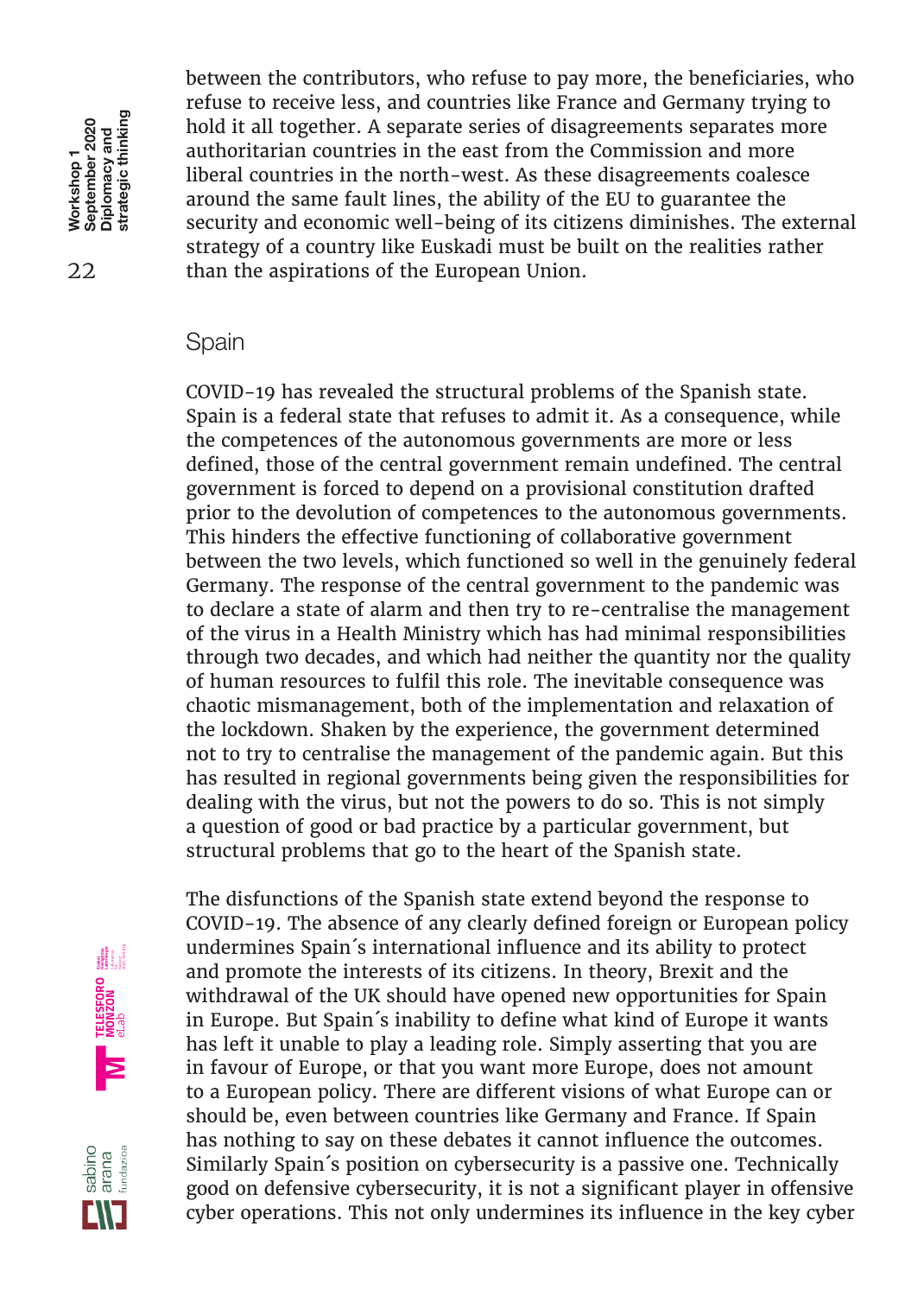debates. The best form of cyber defence is offence. Spain´s ability to protect its citizens in cyberspace is accordingly limited. In short, Euskadi can depend on neither the EU nor Spain to protect the interests and wellbeing of its citizens.

#### New Diplomacies

The changes in the international environment have also impacted on diplomacy as the management of international relations. Diplomats have never enjoyed a monopoly on international relations. Other government departments, corporations and even non-governmental actors have always played a role in international governance. But in recent years the sheer number and variety of non-governmental actors has exploded exponentially. In part this has been driven by the new digital technologies, which have enhanced non-state actors capacity to gather and analyse information, and to campaign internationally. Nonstate actors have been especially adept at using social media platforms to build international networks and promote their ideas. But the entry of new non-state actors into diplomacy has also been driven by the New International Security Agenda and the Internet Governance agenda. As noted above, these policy agendas demand collaboration that extends beyond governments to non-governmental bodies and broader civil society. Government diplomats have been forced to learn how to deal with this broad range of non-state actors, including them within the key international policy debates – the so-called multi-stakeholder diplomacy discussed above. In doing so they have had to improve their ability to use digital technologies. Although diplomatic engagement with the internet has been reluctant and inefficient, COVID-19 and its travel limitations have forced diplomats online. This is a trend which is likely to continue, but one that opens up even greater spaces for non-governmental participation in international debates.

Another consequence of the increase in "diplomatic actors" and new technologies has been the increase in "new diplomacies". These range from sports diplomacy and science diplomacy to gastro diplomacy and tourist diplomacy. Discussion on these new diplomacies is often confused, failing to distinguish between agency (who are the diplomats), process (tools used by diplomats) and domain (the subject matter to which diplomacy is applied.) Thus sports diplomacy could refer to sportsmen as diplomats (eg UNESCO sports ambassadors), sport being used by diplomacy (eg ping-pong diplomacy, or the recent Winter Olympic Games in Seoul) or diplomacy being applied to sports issues (eg campaigns to host major sporting events). In this confusion, the concept of diplomacy itself risks being lost. But among the plethora of new diplomacies are useful concepts for Euskadi: city diplomacy – the development of relations between cities dealing with a range of policy issues (reinforced, as we have seen, by Trump´s withdrawal from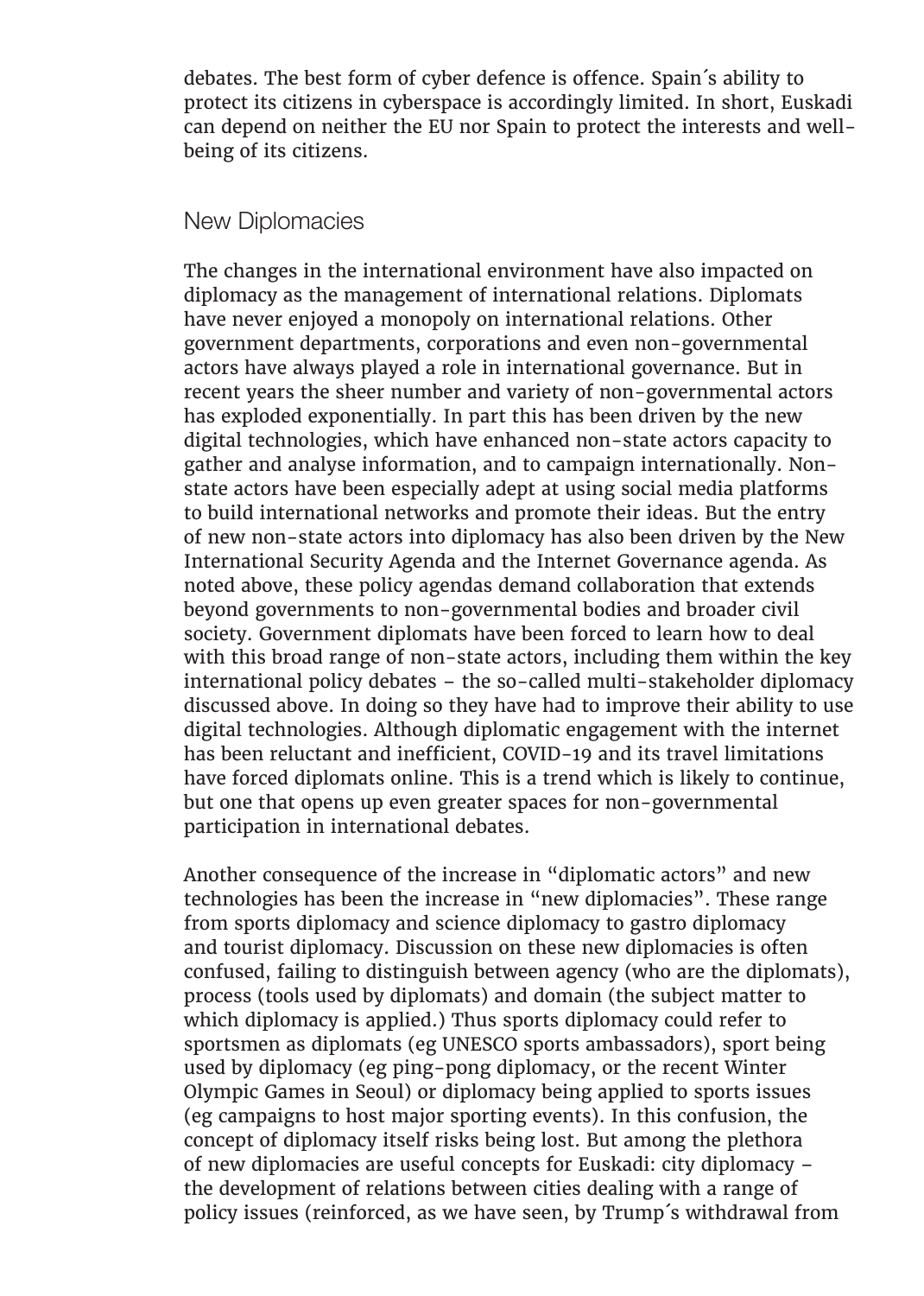24

the Paris Climate Change Accords); sports diplomacy – using sports exchanges to build relations with other countries and regions in ways that avoid protocol issues; tourism diplomacy – using tourism to attract visitors to the country and to build administrative relations with other countries; science diplomacy – constructing platforms and networks for scientific exchanges; and education diplomacy – building relations with international educational institutions. In fact, most of these "new diplomacies" do not refer to new diplomacy as such, but rather to diplomacy taking advantage of the full range of available tools to promote its strategic ends. Non-recognised governments, by definition, have to be more imaginative in the tools they use to promote their external strategies.



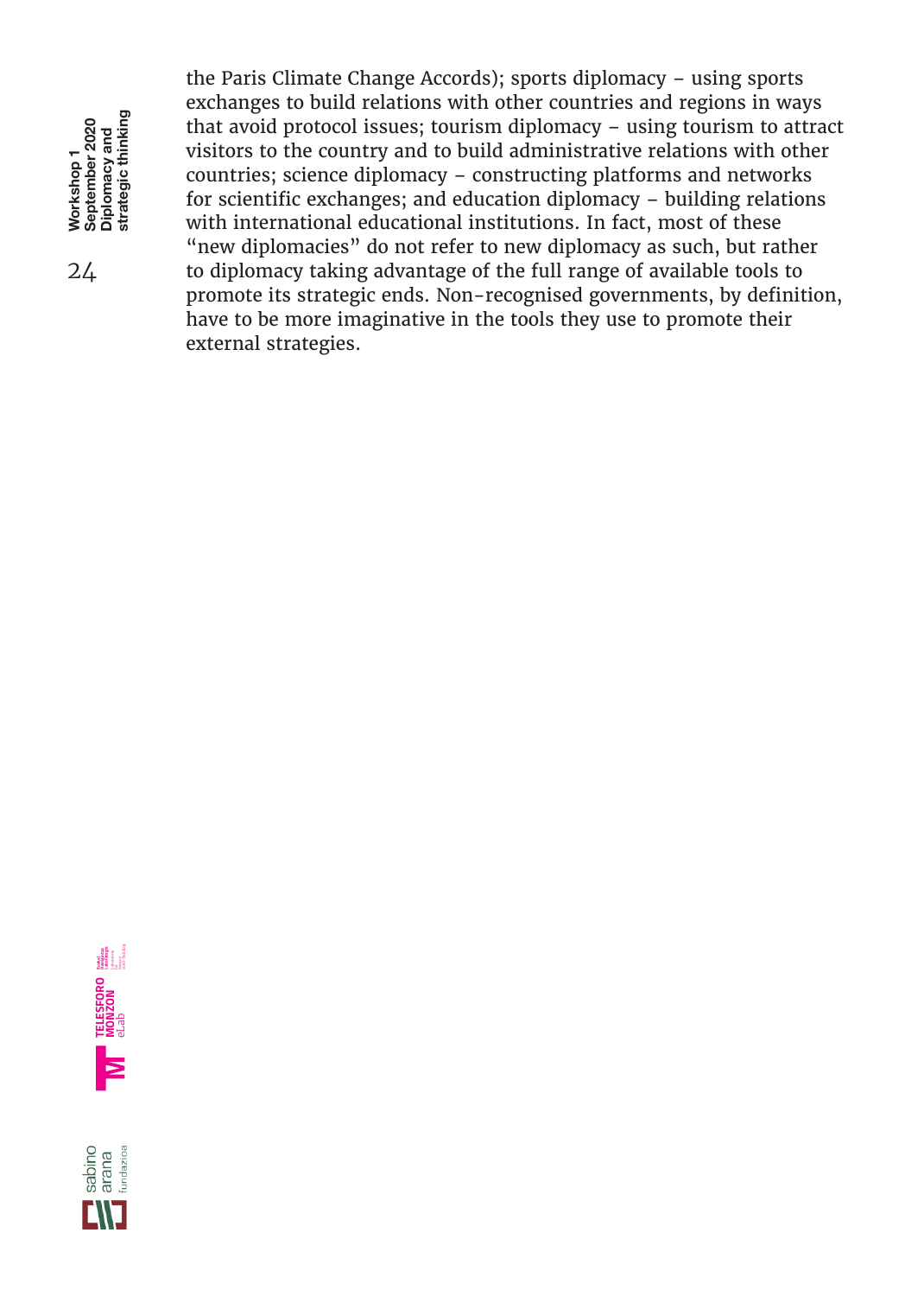#### **Workshop 1 September 2020**

**Diplomacy and strategic thinking** 

# **Main reflections and contributions**

• The Basque Country is a small country at the international level. So if we want to be a player at the international level, it is essential to achieve a minimum consensus among us who believe in this country.

• It is essential to have a bipartisan international strategy, that is to say, that the most relevant political families of this country leave foreign policy and the internationalization of Euskal Herria out of their political competition and work together from a national perspective.

• There are Basques in the world but, the Basque Country is not there. We are not capable of positioning ourselves in the world as a people. We need to position ourselves as a people in the international arena.

• It is not enough to go out into the world as a people to say what we are. We also have to specify what we offer. People do not like to be with people who are only talking about themselves. We have to go beyond that.

• We have to build a narrative. In recent years, there has been a successful story looking from the outside in the Basque Country. A story about development and progress from solidarity and inclusion. Indeed, Covid19 has also shown that this narrative is gradually running out of steam and that we must go deeper. But we have the basis for a narrative to explain it as a people. That is what we should work on more.

• To position ourselves internationally is not to sell a product, to sell a brand. You cannot explain what it is not. There has to be coherence. What is important is what has been done.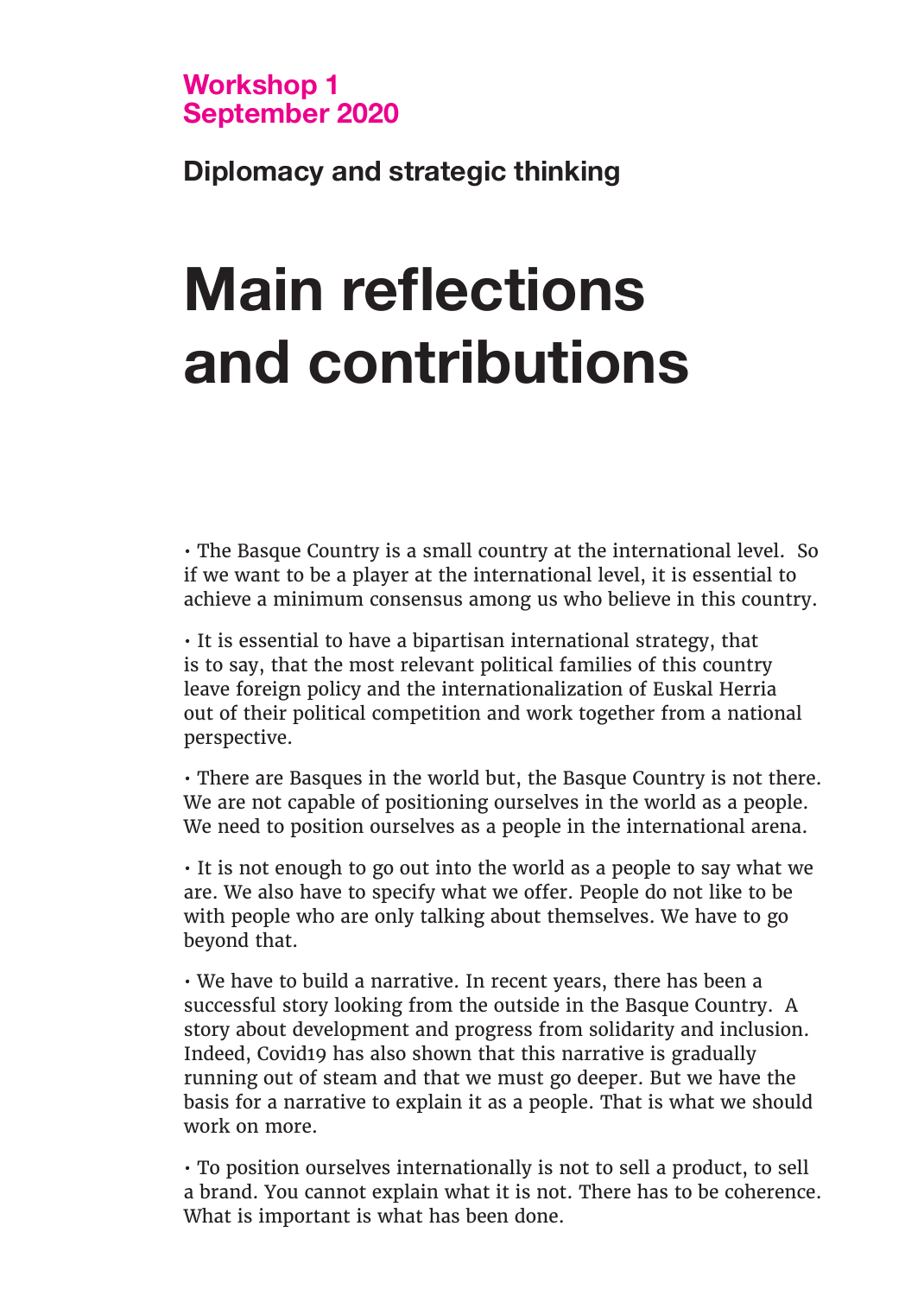• We have several areas in which we need to connect as a people, at the university and knowledge level, in language and culture, at the economy and technology level. In all these, we have to build connection nodes with the outside without going through Madrid. For this, the collaboration of our diaspora is also worthy.

• Surely it will be easier than relying on huge plans if, little by little, we start to collaborate on some ideas. We should be able to start working together.

• At the international level geography matters; we are a Euro-Atlantic nation, and that is our natural connection. The natural space is the European Atlantic spillover and the Atlantic littoral relations.

• Several countries have a deep historical connection with Euskal Herria. It is essential to maintain and deepen this relationship. For example, it would be necessary to work on the historical links that we have had with the Philippines due to the Asianization taking place in the world and with others.

• There are also several countries easy to connect with the Basque Country due to the national question (Georgia, Armenia, Montenegro).

• All this also requires a reflection on the coordination of the different actors working on internationalization. We have several institutions (regional governments, provincial councils, city councils), and it often seems that each one goes its way instead of acting within a plan.

• It also means tarnishing the reference of our country due to the use of several different terms. It would also be relevant to reach a consensus on terms.

• These types of reflections should help us to work step by step on general visions and common objectives.



sabino<br>arana<br><sub>fundazioa</sub>

Workshop 1<br>September 2020<br>Diplomacy and<br>Diplomacy and<br>strategic thinking **strategic thinking September 2020 Diplomacy and Workshop 1**

26